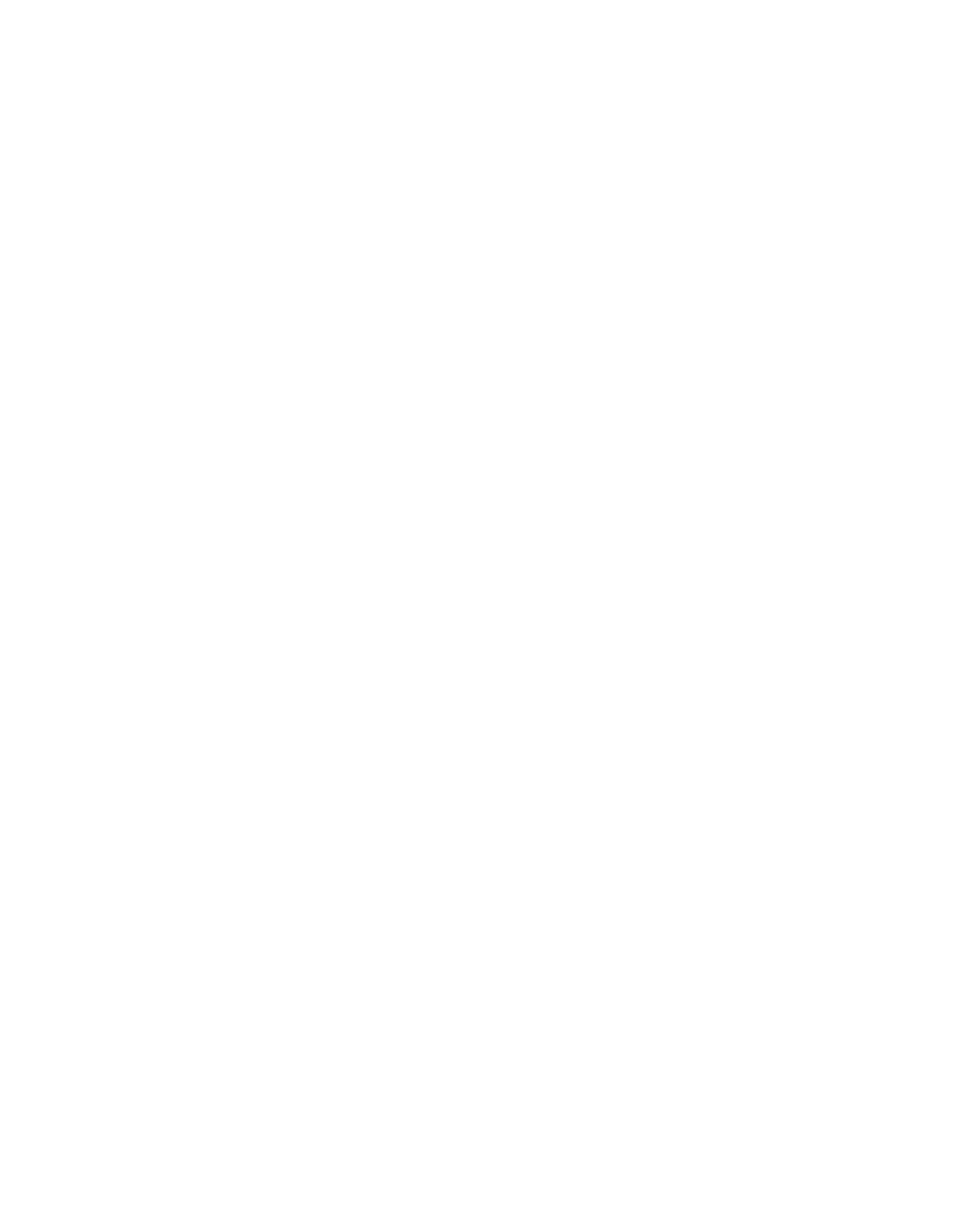## From the Editor

 $\sim$  Nancy Blanning

A human life is a great panorama, one that extends even beyond the thresholds of birth and death. As we are privileged to know through Anthroposophy, the intention of development begins long before the physical birth—even before conception—and extends after physical death. The in-between time that we call "life" is marked by rhythmic, seven-year phases leading to the transformation of consciousness and consolidation of new capacities and strengths.

We early childhood educators are naturally most interested in the time from birth to seven, and our focus on even more specific stages within this phase has greatly intensified in recent years. The first kindergartens cared for children from about three-anda-half to six, with the oldest turning seven. Now, to these "traditional" mixed-age kindergartens are sometimes added two- and three-year-olds; other groups provide special care for very young children from birth to three; and we have separate nursery groups of three- and four-year-olds. At the other end of the spectrum, in Europe and some parts of Canada we see "Grade Zero" and Senior Kindergartens with only six-year-olds. We see "specialties" emerging, as we concentrate our study to learn as much as we can about the age group in our care. This is our mandate as early childhood educators.

But as we specialize, our concentration can cause us to lose touch with the complete picture of the growing child. Concentrating upon a more age-focused view can divide the child into chronological slivers. The child turning four is still the same child on her birthday as she was as a three-year-old the day before. The six- or seven-year-old entering first grade is likewise the same child he was on the last day of kindergarten the previous spring—though continually growing and changing toward becoming a fullfledged school child. The chronological age does not make the child instantly ready to sit at a desk. Like the mainstream world, we need to constantly hold in mind that *the child is flowing in a developmental stream* rather than resting in confined segments.

Knowledge of previous development will help us to understand the child in this moment. Knowledge of the gesture the incarnational path leads toward will help us anticipate for the future. We can better help to prepare the way, whether the child will remain with us or pass into the care and guidance of another teacher.

Toward this end, this issue of *Gateways* is dedicated to the theme of **Continuity of Development**. It is important that we understand what phases and points of awakening the children have moved through up to the moment when they come into our "specialty." It is important that we know what they are moving toward and preparing for after they leave our group. This way we can help each one stream toward the future and pass with greater ease through developmental transitions that can pose challenges for the child—and for the others around them.

Understanding of the child's path to incarnation can also smooth the major transition from kindergarten to first grade. It is a gift to the children if we can develop a caring transfer with the first grade teacher. Study of this transition with our grade school colleagues can help develop a collaborative picture of the child we see leaving the kindergarten and walking through the door of the first grade classroom in the fall. What is an objective picture of the child? Deepened knowledge speaks objectively. Teachers in both kindergarten and the grades can benefit from a sharing of our different perspectives.

There is an additional challenge facing the educational world now. Increasing pressure is coming from the mainstream world to enroll children in grade school at younger ages. This pressure is especially heavy in Europe and is also impacting Scandinavia. To protect the children, their childhood, and their future health, we must become as articulate and knowledgeable as possible to explain the nodal points when transition consolidates into true maturation. The children's future will be put at risk if their developmental needs are ignored.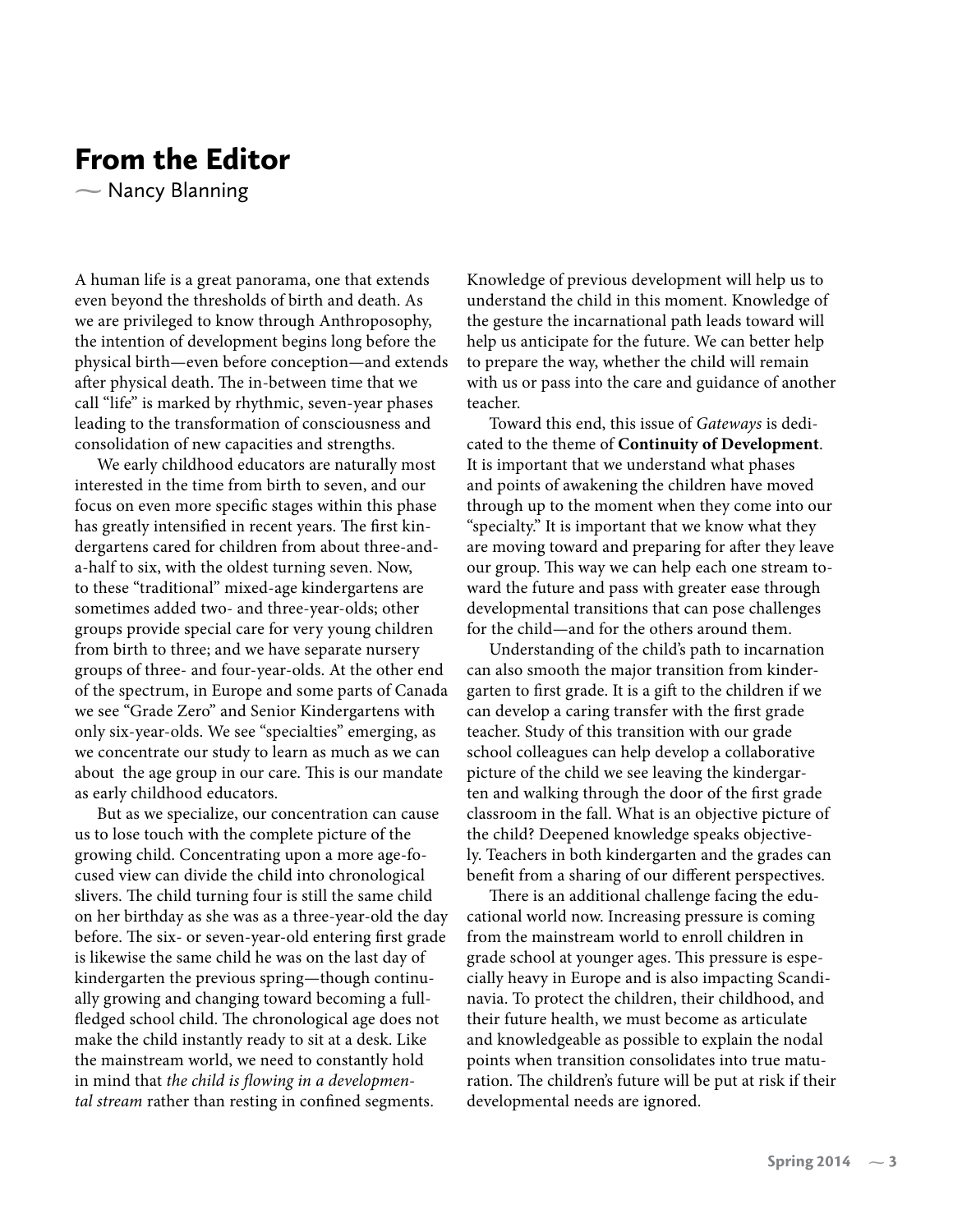A momentous event is being prepared for the week before Easter, 2015 in Dornach to address these questions. **Transitions in Childhood—from Birth to Fourteen,** a world teachers' conference, will be hosted at the Goetheanum, bringing together educators working in Birth-to-Three, Kindergarten, and Grade School and Middle School. We will have the concentrated opportunity to learn more deeply about the whole continuum of development through the nine-year-change and beyond, up to the beginning of adolescence.

A more detailed announcement of the conference is on page 29 of this issue. Please work to send at least one Early Childhood educator and one Grade School teacher to attend from your schools. This conference, sponsored jointly by the International Association of Steiner/Waldorf Early Childhood Education (IASWECE) and the Pedagogical Section, is groundbreaking in bringing so many aspects of the child's education together.

In the year leading up to the conference we will be dedicating this issue and the next *Gateways* to this important theme, in order to help refresh and expand our picture of incarnational development. In this issue, the lead article is provided by Claus-Peter Röh, co-leader of the Pedagogical Section at the Goetheanum. He offers an overview of the whole range of the child's development and how we teachers can develop more astute and sensitive observation skills through Anthroposophy. Susan Weber then describes the often-unrecognized vulnerable state of the threeyear-old in a limbo-land between toddlerhood and preschool, while Daniel Udo de Haes offers insight into how the world "speaks" in archetypal images to the very young child. Stephanie Hoelscher gives us some lovely peeks into the world of her nursery class, with actual examples of children displaying their intense commitment to grow up and out into the wider world. The four- and five-year-olds, the heart of our mixed-age classes, are Lisa Gromicko's focus. How do we sufficiently enjoy and honor who they are? Finally, Louise deForest reminds us of the nature and

needs of the six-year-old growing toward first grade.

"For the Classroom" includes two contributions by Laurie Clark, who gives examples of how she supports the sense of taste and nutrition with snack in her classroom, followed by a delightful movement circle inspired by the honeybee. A song by Ilian Willwerth that adds new fun to the activity of jumping rope is also included, from the recent WECAN publication *Merrily We Sing: Original Songs in the Mood of the Fifth.* 

Continuing the musical theme, another recent publication, *The Mood of the Fifth*, edited by Nancy Foster, is featured in a book review. This book has articles from colleagues who have deeply studied this musical domain so important to our work with young children. There is something for everyone from the basic introduction to what *mood of the fifth* is through more detailed considerations. Thanks to Jill Taplin and our UK sister journal, *Kindling,* for making this available to our readers.

On a more somber note, there is a tribute to Monica Grudin, an early childhood educator from New Paltz, New York, who crossed the threshold this last Michaelmas. She was a wonderful colleague deeply loved by her sister teachers and community, and *Gateways* is privileged to honor and celebrate her life in this way. And so, this issue of *Gateways* truly spans the panorama of life. We go from the three-year-old "stepping away from the Madonna's cloak" to passing through the gateway of death with Monica, assisted and honored by her loving community.

If we were each asked, "What is the most important time in a child's education?" and answered honestly, we would likely each say, "The time that I am teaching!" And we would all be right. Each moment *is* the most important—at that specific time and place in the child's development. If this issue of *Gateways* and the next issue this autumn, which will feature more informative and inspiring articles—helps us appreciate that life is a stream of "most important times," continually building upon one another, then these pages will dance with happiness. **•**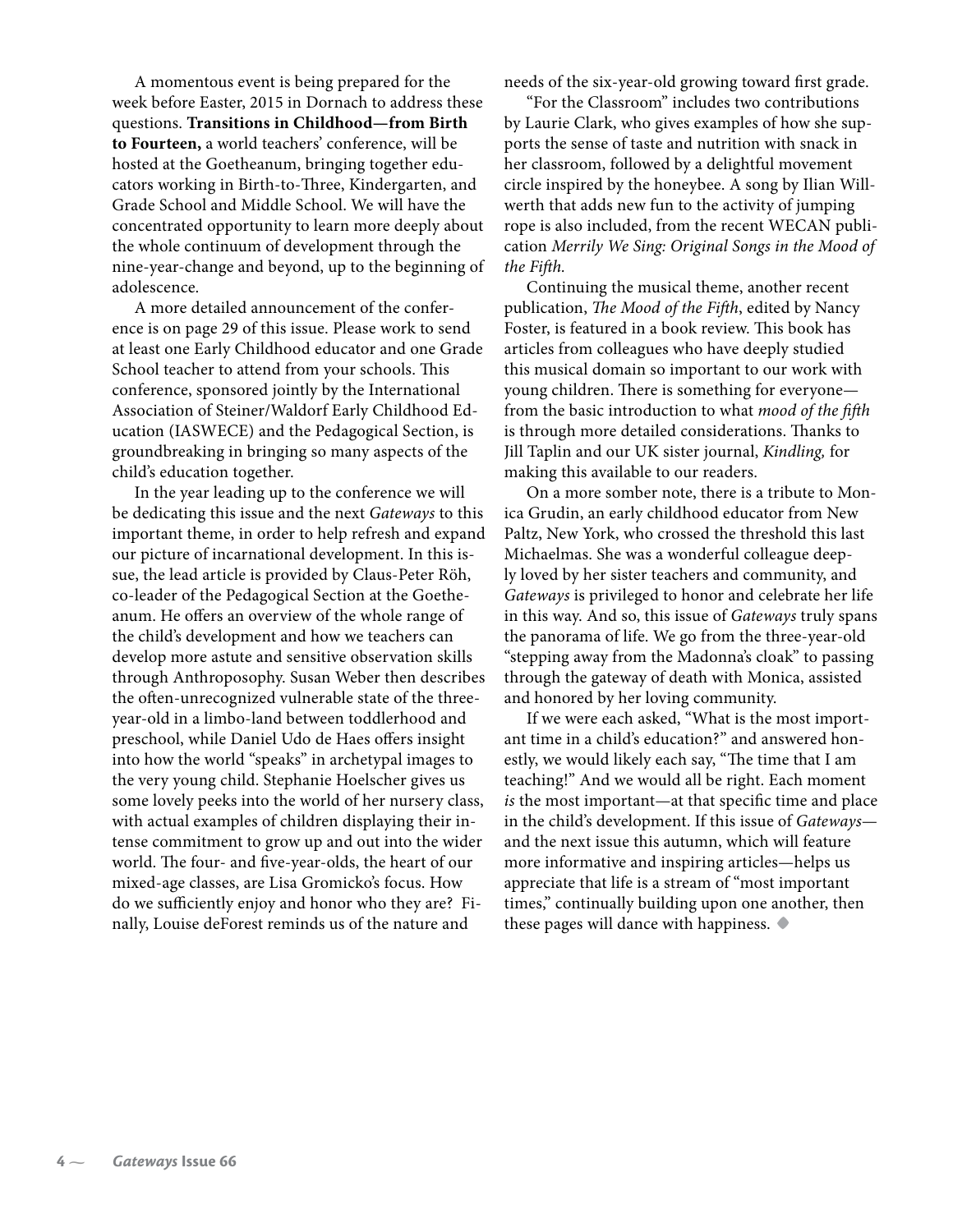## Transitions as Developmental Dynamics Between Dissolution and Rebirth

Claus-Peter Röh, translated by Karin Smith

*This article originally appeared in the Pedagogical Section Newsletter of the Goetheanum, in anticipation of the international conference "Transitions in Childhood—From Birth to Fourteen," which will take place at the Goetheanum in Dornach, Switzerland from March 31 to April 3, 2015. For more information about the conference, please see page 29.*

Starting from birth, there are three different streams mutually permeating each other in the child's development:

• If we observe small children, we are amazed to see how they express their inner being through movements, gestures, sounds, gaze, and facial expressions.

• These lively expressions emerge from the innermost core of the child and are closely connected to the growth of the organism; there is harmony between soul qualities and physical development.

• The small child can be seen as one complete sense organ; this is the reason why he absorbs all external sensory impressions entirely, and, by the power of imitation, is deeply connected with his surroundings.

These three aspects permeate each other, and it is at this interaction point that the child develops day by day. The spiritual element radiates outwards towards the soul and is thus closely connected to the physical body and its surroundings. However, despite all the movement, we also notice phases of consolidation within the child's temporal development. In these phases, the child incorporates new experiences and recently acquired skills into an existing framework, and by doing so, the experience in turn strengthens the child.

So, on the one side we see phases of consolidation, but on the other side we observe dynamic phases of metamorphosis which strongly influence the child's development. New, unsettling impulses lead the child into transitional phases with their own dynamics of transformation, but also sensitivity and insecurity. The intention of the conference that will take place just before Easter in 2015 is to explore the qualities, dangers and possibilities of these phases of transition and re-birth.

## Anthroposophical perspectives on transitions

There is is a dynamic relationship between Anthroposophy and the changes and turning points in child development. To start with, I want to consider the three stages of metamorphosis described by Rudolf Steiner at the end of lecture three in *Balance in Teaching* (September 21, 1920): conscious studying; meditative and repeated processing in order to "digest" and deeply understand the content; and, as a third step, remembering the anthroposophical view of the human being during teaching, which leads to new, creative impulses and activities.

To sum up, the three stages may be connected to the following qualities:

> *Studying Anthroposophy— Conscious thinking perception Meditating Anthroposophy— Repeated intimate contemplation Remembering Anthroposophy— Actively creating new impulses*

At the moments of transition from one developmental step to the next, when the child changes on the inside and on the outside, we are faced with the challenge of moving from stage one to stage two of the process described above. How do we achieve the transition from ordinary thinking and observation to a streaming way of thinking? The child's inner being brings forth metamorphosis, and we can only discern this inner being if our cognition becomes "fluid," as it were. If this does not happen, then there is a danger that we remain on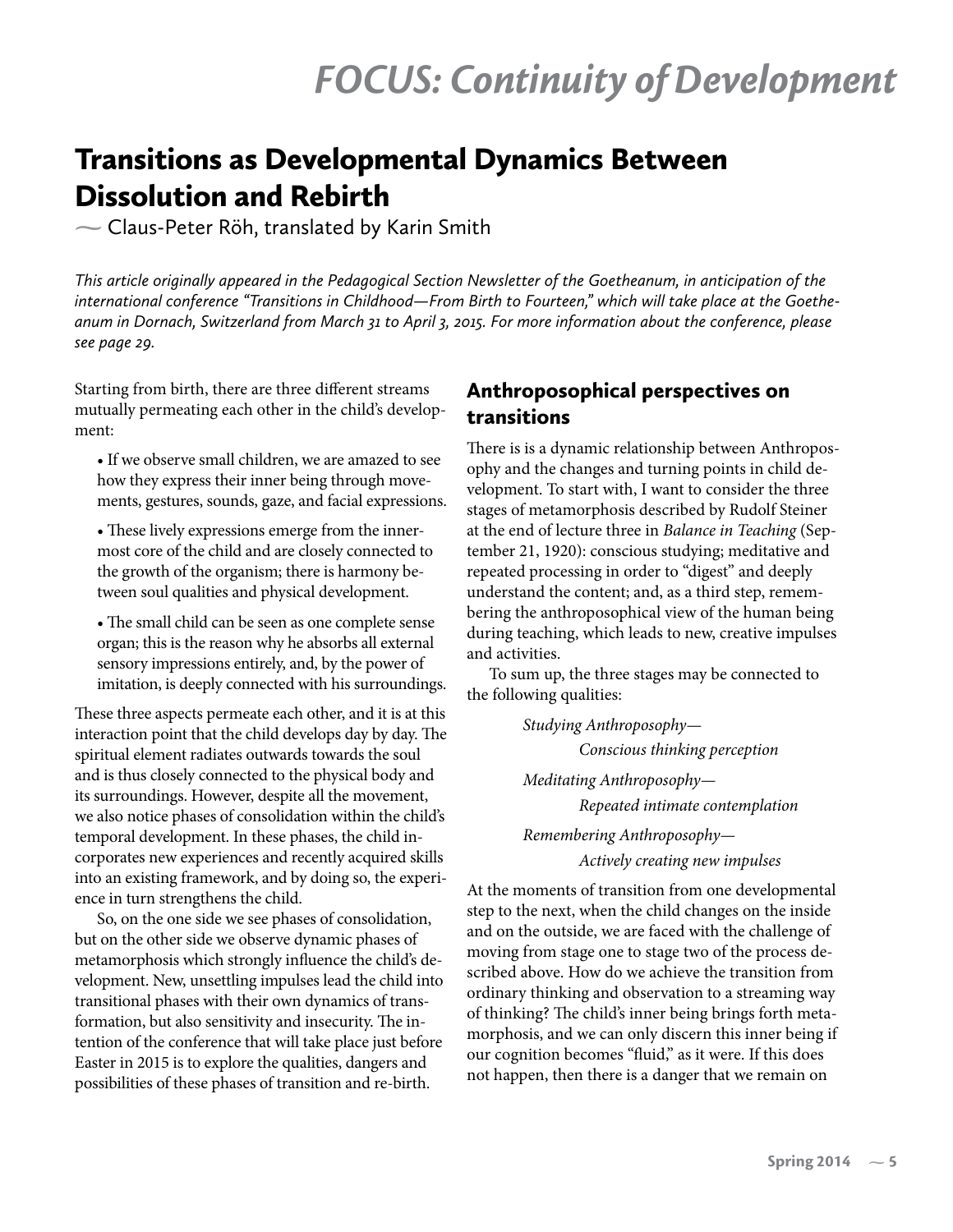the surface of observation. Rudolf Steiner encourages teachers to develop a precise insight into transitional moments.

*Because of the scientific mindset that has ruled for the past three centuries, nowhere in contemporary civilization do we find the kind of intimate observation that sees the fine and delicate changes in the human soul or body organization. Consequently, people have little to say about the important changes that have occurred in the child's whole physical organization, such as those that happen at the change of teeth, at puberty, and again after the twentieth year. These changes are mentioned, it is true, but only as they affect the actual physical body of the child or are expressed in the soul's more superficial dependence on the physical body. This would require much more delicate observations* (*The Roots of Education,* p. 19).

Steiner describes a series of exercises which practice these kinds of delicate observations. They follow a certain pattern: through inner, flowing activity, we must strive to lessen the distance between ordinary thinking and profound observation and thus achieve true intimacy and deep cognition.

*These exercises are based neither on superstition nor merely on fantasy, but on clear thinking and deliberation as exact as that used for mathematics. They lead human beings to develop a capacity for thought in a much more vital and active way than that found in the abstract thinking of people today . . . Once we have condensed and concentrated our thoughts by means of the exercises mentioned, we experience spirit in such a way that we no longer have the abstract feeling, which is so prevalent today, that objects are far from us. We get a true sense of them that arises from practiced, concentrated thinking*  (*The Roots of Education,* p. 25).

## Exercises for observation and imagination as a bridge to active, vital thinking

Let us consider the so called "cloud exercise" as described by Rudolf Steiner in *Practical Training in Thought*. He suggests to carefully observe some phenomenon at a certain time of day, for example cloud formations at the time of sunset. The observation should be retained in memory in all its details. Next day, the cloud formations are observed at roughly the same time. Thus, a series of concise cloud formation images is built up. Do not interrupt the connection to the phenomenon with quick, intellectual interpretation or speculation but rather try to increase your awareness and retain as much detail as possible. If you achieve an intimacy with the reality of the clouds, then you can try, as a next step, to merge the pictures into each other, from one day to the next. There is a twofold movement within this process: First, avoid any speculation, focus your attention completely on the phenomena and retain it. Then, consciously, seek to move from one cloud picture to the next, as inherent in the nature of clouds. This movement emerges from the clouds themselves and is not invented by you. After some repetition, this exercise leads to:

- Higher awareness
- Awareness of quick, speculative thinking
- Trust in the union of phenomena
- Fluid, vital thinking which is closer to reality

These effects are possible because worldly events, through intense inner activity, bear upon the astral body and thus also upon the ether body.

*To the extent we insert ourselves into the course of the world through observation of the events in the world and receive these images into our thoughts with the greatest possible clarity, allowing them to work within us, to that extent do those members of our organism that are withdrawn from our consciousness become ever more intelligent. If, in the case of inwardly connected events, we have once acquired the faculty of letting the new picture melt into the preceding one in the same way that the transition occurred in nature, it shall be found after a time that our thinking has gained considerable flexibility* ("Practical Training in Thought," p. 10).

Here, Steiner describes a training in thought and observation which goes back to Goethe. It does not take place outside objects and phenomena, but rather at the core of life's processes.

## The child at the age of three

Bearing in mind the above, let us now consider the transitional phase at the age of three. The child's senses are still very much open, just as they were in early childhood; this can be seen when the child is completely lost in perception as in the following situation:

In late autumn, the child watches in awe as an adult is pushing a wheelbarrow full of dry leaves. The next day, the child pushes her own little wheelbarrow full of dry leaves alongside the adult. The child is comfortably absorbed in imitation. The adult,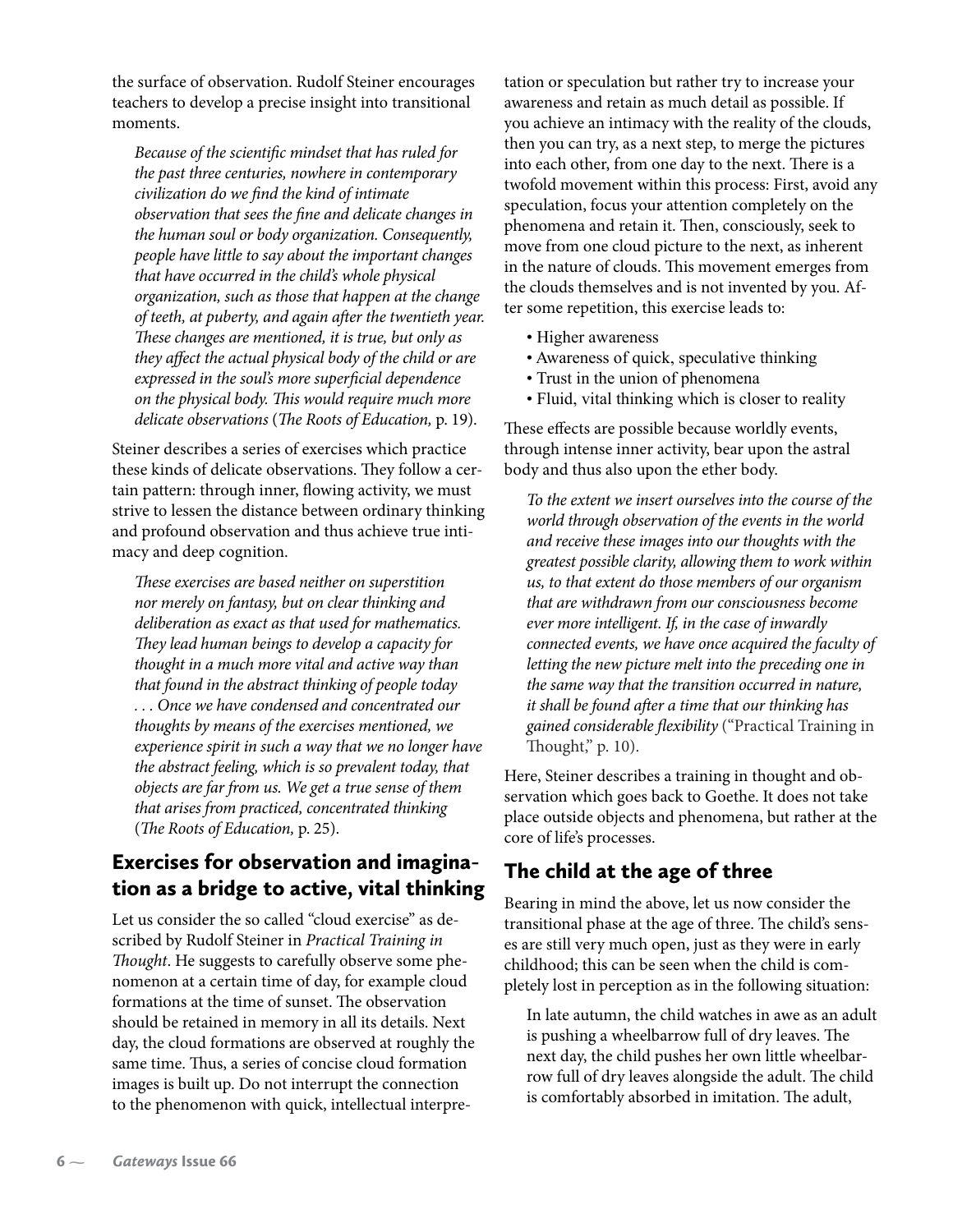needlessly, comments on the child's action by saying: "It's really nice that we are both pushing our wheelbarrows today." These direct words interrupt the child's active will. She stands still and says decidedly, "Both of us—and me!" Then, she carries on with the work.

A few days later, there is a second incident:

Walking through town, the child recognizes the streets; she realizes that she is close to the market square and suddenly wants to go there. The mother, however, wants to go somewhere else and the child protests angrily, "No! No! I don't want to go there!" The child is seized by a strong will which shows itself to the point of stamping and shaking. (Unfortunately, most adults have lost the ability to say "No" with such vehemence.)

A short while after the third birthday, there is a new phase in the described transitional period:

After a moment of contemplation, the girl asks with a serious expression: "Mama, how does God make hair grow? Does he sprinkle some grain on the head?"

In summing-up, the three incidents can be described as follows:

- The will to imitate is interrupted for a moment and sparks an instant of self-consciousness
- Anger flares up in a moment of defiance
- The child imaginatively weaves two pictures into a question

We understand the dynamics and relevance of the transitional phase better if we now try, from the child's perspective, to merge one image into the next. The child is still utterly devoted to her surroundings; however, this devotion is interrupted from time to time, in varying degrees, by an emerging self-consciousness. During peaceful, quiet moments, the emerging self-awareness turns inward and new questions arise. These are relevant for the child within her new relationship to the world and often appear as imaginative pictures. The parents have the impression that the quality of the earlier, natural devotion and imitation has changed: out of the inner will, little by little, self-consciousness and self-awareness emerge. This first feeling of self-awareness expresses itself in various ways during the transition period. There are moments of quiet contemplation, moments of energetic action, and sudden outbursts of anger.

The above depiction leads to a deeper understanding of the three-year-old and, as an inner consequence, shows the way forward: The child's own strong powers of development can unfold best when parents and teachers don't interfere directly, but rather when they create imaginative surroundings worthy of imitation including:

- Purposeful activities
- Lucid language
- True and sincere human encounters
- Artistic and musical activity, whenever possible
- A kind understanding for the true being of the child as it emerges step by step

Rudolf Steiner sums up the meaning and responsibility of the educator's attitude with the words,

*We have to be aware that we cannot influence the child with words of advice or by setting rules but only by what we do in the child's company* (from an untranslated lecture, February 28, 1921)*.*

## The child as the basis for education and curriculum

The child's maturation can be experienced in the transition periods when the child is changing, as new forces grapple with existing ones and the young person is seeking safety on diverse levels. The better the caregivers understand the child's true being, by way of observation as described above, the more agile their observation and thinking becomes, and the better they are able to find educational guidance within the child herself.

*Each teacher should be permeated by a living comprehension of the human being . . . Those who develop this possibility within themselves, who configure their spirit in this way, make themselves alive in a different way in regard to developing children, even in large numbers. They gain the capacity of reading the curriculum from the nature of the developing child* (*The Renewal of Education,*  p. 86-87).

In this sense, the term *curriculum* does not describe a complete program, but rather the realization of what the child needs for her development. If the educator implements what she or he perceives as the child's need, then a kinship grows between development and activity; this kinship has strengthening and encouraging significance. I want to describe the "reading" of the child a bit closer now, focusing on various phases during the change of teeth at the age of six or seven. Let us start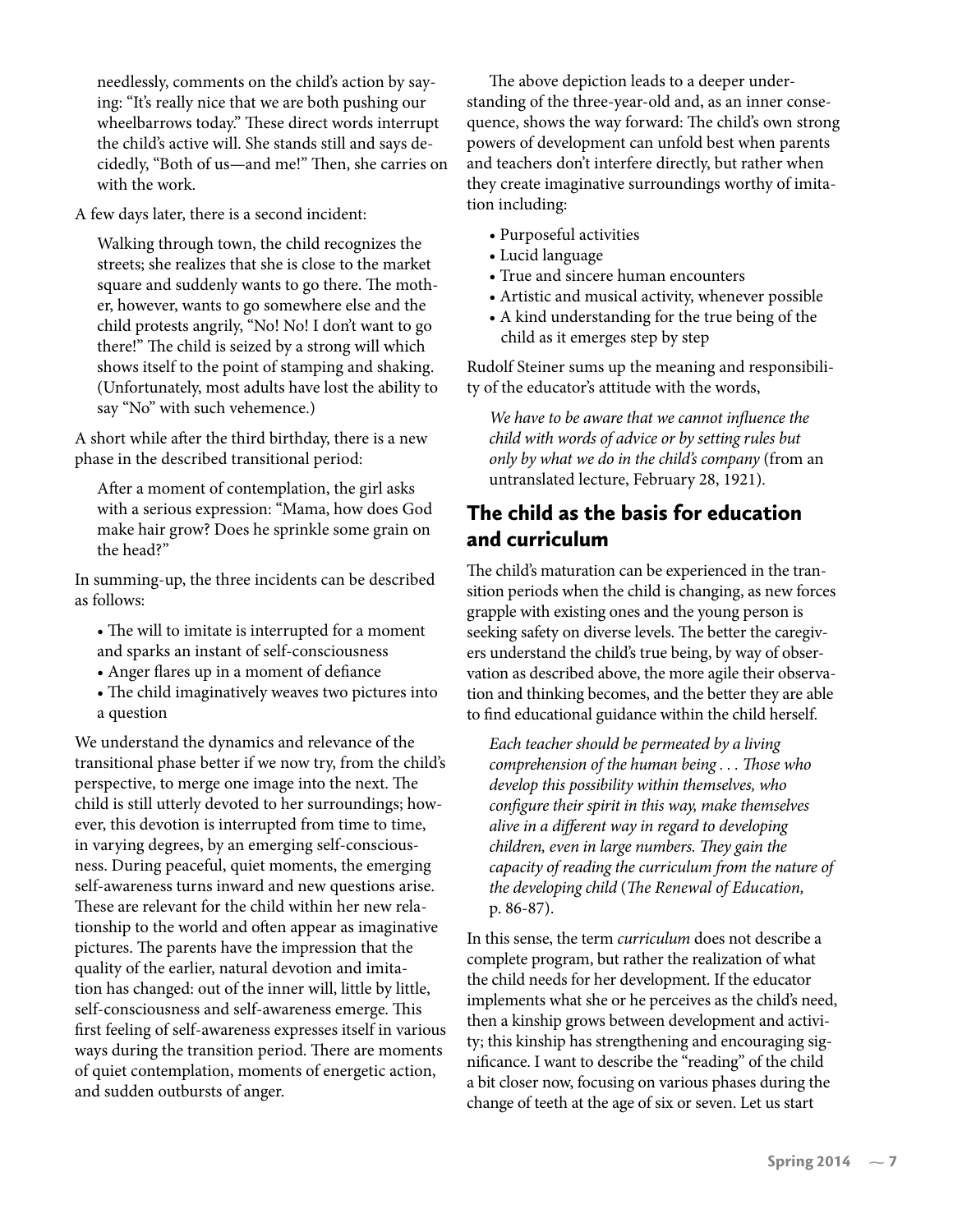with the kindergarten teacher's perspective:

It is early summer and all the children are putting their wellington boots and coats on to go outside. While the teacher is helping some of the younger children, two boys are standing by the door, uncharacteristically hesitant. The older one, who's already lost some teeth, says, "Let's go to the shed and talk about lightning and such!" He starts to run and the younger one follows. Towards midday, they both sit quietly and watch the puppet show. The younger one is quickly absorbed in the images of the enacted fairy tale while the older one shifts between serious, wakeful, questioning expressions and complete immersion.

When the teacher hears the words of the older one she remembers other, recent incidents: how he withdrew from games, the lengthening of his body, the look of suspense and the emerging of the second set of teeth. All this creates an overall image of deep transformation. She becomes aware how new, strong impulses arise from deep within and change his experience of the world. Rudolf Steiner describes this kind of transformation:

*. . . the remarkable physiological conclusion of childhood occurs, when hardening makes its final push and the permanent teeth crystallize out of the human organism. It is extremely interesting to use spiritual scientific methods to look at what lies at the basis of the developing organism, what forms the conclusion, the change of teeth. However, it is more important to follow what I have just described, the parallel spirit-soul development that arises completely from imitation.* 

*Around the age of seven, a clear change in the spiritsoul constitution of the child begins. We could say that at this age the capacity to react to something quite differently than before emerges. Previously, the child's eye was intent upon imitating, the child's ear was intent upon imitating. Now the child begins to concentrate upon what adults radiate as opinion, as points of view* (*The Spirit of the Waldorf School,* p. 139).

When the teacher and her colleagues discussed this particular boy and the way he had changed, they visualized his position in a kind of "tidal zone," between imitation (which still gave him a sense of security) and the impact of his new self-awareness. The encounters with the boy and the contemplation of his position helped the teacher to develop a new attitude towards

him: She addressed him with clearer words and gave him new tasks and responsibilities within the daily kindergarten routine. It was clear for everyone involved that he was ready for school. For the younger boy, the decision to let him start school was only taken in May, when his teeth start to change and new skills emerged. After a further three months marked by more changes, both boys were admitted to first grade.

## The transition of the seven-year-old: a battleground for diverging forces

Let us now look at the transition period, described above, from the perspective of teaching.

A few days after the start of the school year, the new first grade children happily enter the classroom. All eyes are on the teacher. The children are engrossed by her words which lead them to the choral recitation of the morning verse and further on to singing. This is followed by a few chosen words from a longer verse. It seems that the teacher's language opens a gate through which the children enter into their own world of imagination. The teacher now adds some gestures to the verse, these are readily imitated by the children. They become one with the language, rhythms, imagination, and movements. The younger boy described above is still very much absorbed by the pictures and copies the teacher's gestures out of a childlike, subconscious will to imitate. The older boy seems more awake and picks up some of the subtle nuances of the gestures. His speech is also more purposeful, he pronounces individual sounds with more certainty. Later, the teacher asks the children for their memories of yesterday's fairy tale; the older boy remembers the pictures and actions with ease.

As a notable tendency, the teacher experiences the children's increasing need to transform their outer abilities and skills into new, inner ones during the first few weeks of school:

- A profound listening to the words of the adults
- The harmony between beautifully spoken words and carefully led movement
- Imaginative inner pictures
- Being absorbed in stories
- Remembering what was told or happened the previous day
- Independent execution of tasks

The sum of these emerging inner soul qualities describes the re-birth of the etheric forces which free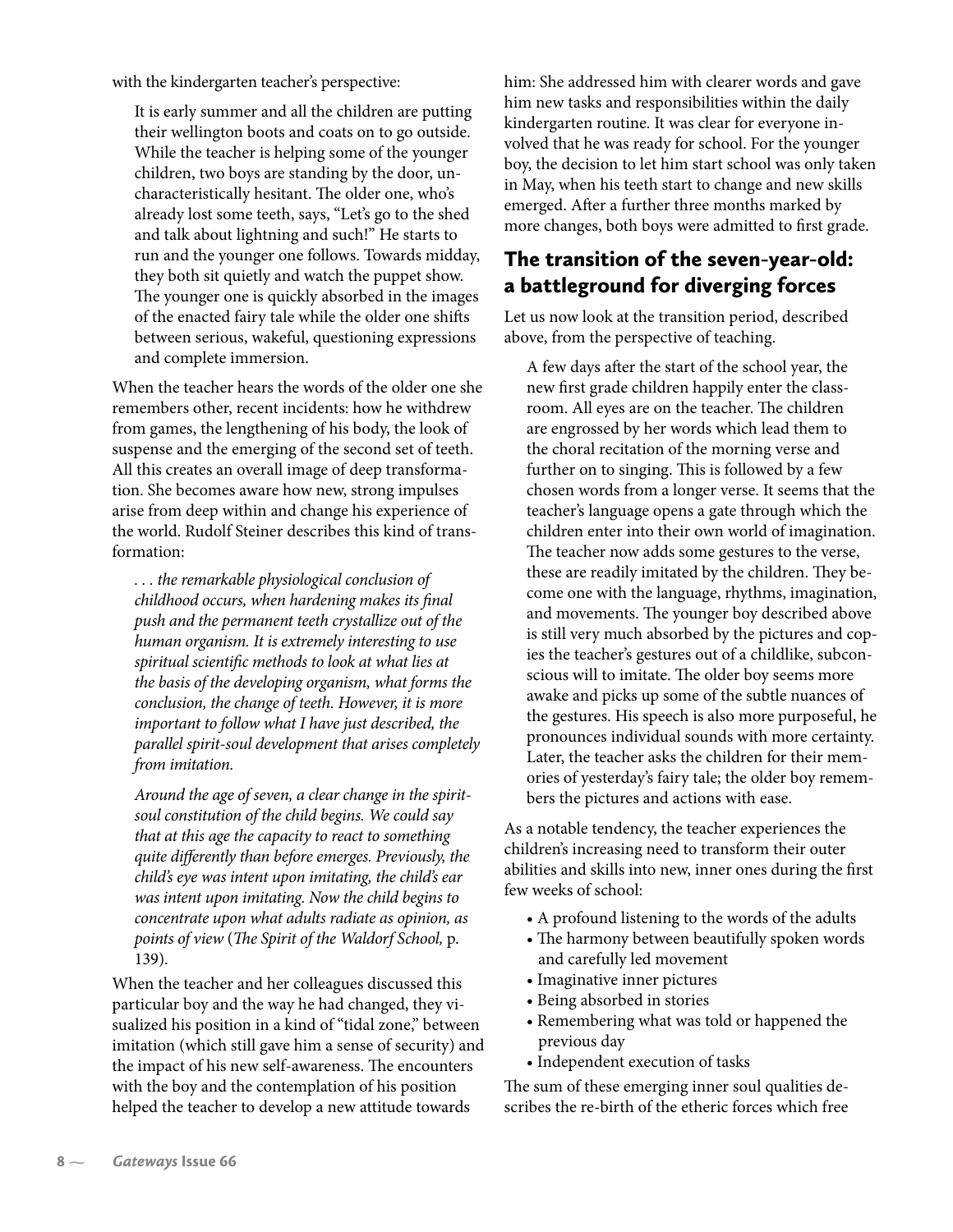themselves from the connection with the child's physical growth. With the help of careful observation and daily reviews, the teacher now becomes aware of what the children are looking for and need day by day. She thus understands and realizes the *inner curriculum* for this age group. Furthermore, she develops a more and more finely tuned perception of the children's *individual differences*. To the individual eye, the time of transition presents itself as a battleground for existing and newly emerging forces: the older boy is drawn to the new inner soul quality of imagination and memory; he needs to be encouraged to join in schoolyard games and to physically move enough. The younger one, on the other hand, who still runs, jumps and plays a lot, needs powerful stories and strong pictures to find his way to inner resonance which will eventually lead to the ability to remember. Rudolf Steiner describes this inner battle between existing and emerging forces:

*Here you have an interplay between soul and body that is quite real; the soul emancipates itself in the seventh year and begins to function—no longer in the body, but independently. At this point, those forces that come newly into being in the body as soul forces begin to be active. . . Then whatever radiates upward from the body is thrust back, whereas the forces that shoot downward from the head are restrained. Thus, during the time the teeth are changing, the most severe battle is fought between the forces striving downward from above and those shooting upward from below. The change of teeth is the physical expression of this conflict between the two kinds of forces: those that later appear in the child as powers of reasoning and intellect, and those that need to be used particularly in drawing, painting, and writing* (*Balance in Teaching,*  p. 15-16).

The qualities of the transitional period around the age of six and seven can be summed up as follows: Comparing this phase with the changes in the three-yearold child, we see a more complex picture now. The early abilities for growth and imitation are transformed, but at the same time they remain side by side with new forces. Continuation, liberation, transformation, and re-birth completely permeate the young person—the inner spiritual aspects as well as physical growth.

The child's individuality is the conductor of these complex processes. On the one side it moves deeply into the physical body but at the same time it opens up completely new possibilities for the soul. The child's individuality now faces the teacher's individuality on an increasingly conscious level. We will discern the

child's true being if we improve our ability to think in fluid, perceptive ways and thus incorporate various perspectives and observations in one bigger picture. The complexity of the child's transformation at the age of six and seven forms the basis for Steiner's description of spiritual cognition in *Balance in Teaching*.

*In spiritual science nothing can be characterized without approaching something from different sides and then combining the different aspects into one comprehensive view. Just as little as a single tone comprises a melody can a single characterization be enough for what spiritual science describes. You must characterize from different angles (Balance in Teaching, p. 44).*

If we indeed achieve the ability to describe, and deeply understand, a child's or a group's *melody of development* based on a series of observations then we may learn to read therein the true curriculum and implement it in distinct educational steps. **•**

#### References

- Steiner, Rudolf. *The Roots of Education*, five lectures given in Bern, April 13-17, 1924 (Anthroposophic Press, 1987).
- Steiner, Rudolf. "Practical Training in Thought," lecture given in Karlsruhe, January 18, 1909. In *Anthroposophy in Everyday Life* (Anthroposophic Press, 1995).
- Steiner, Rudolf. *Erziehung zum Leben*, lecture given in Amsterdam, February 28, 1921. No published English translation available.
- Steiner, Rudolf. *The Renewal of Education*, lectures given in Basel, April 20-May 16, 1920 (Anthroposophic Press, 2001).
- Steiner, Rudolf. *The Spirit of the Waldorf School*, lectures surrounding the founding of the first Waldorf School, Stuttgart, 1919 (Anthroposophic Press, 1995).
- Steiner, Rudolf. *Balance in Teaching*, four lectures given in Stuttgart, September 15-22, 1920 (Anthroposophic Press, 2007).

Claus-Peter Röh *is co-leader of the Pedagogical Section of the School of Spiritual Science, based at the Goetheanum in Dornach, Switzerland. He was a class teacher for many years in Germany.*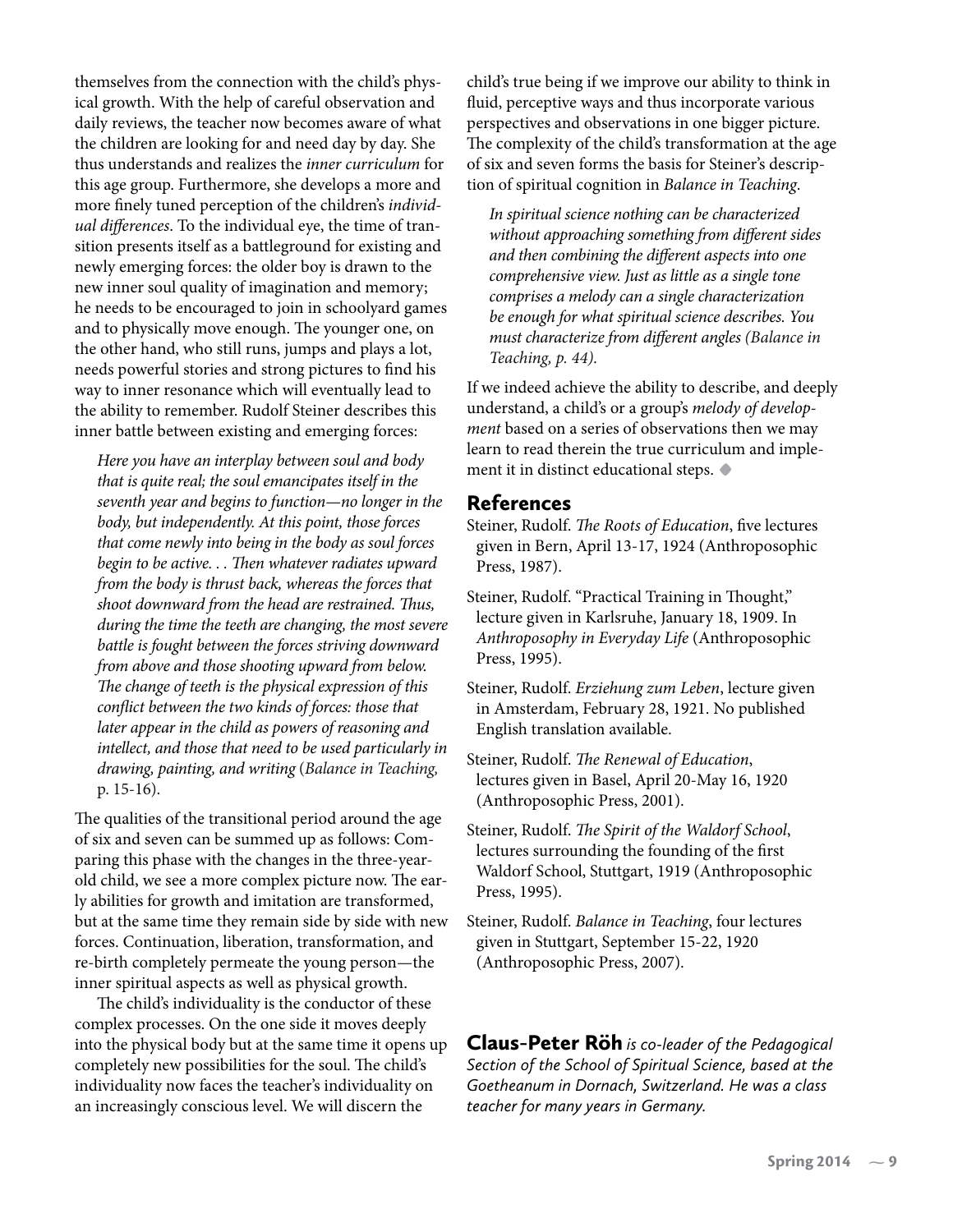## The Middle Place: Moving into Three-year-old-ness

 $\sim$  Susan Weber

*The following thoughts are drawn from keynote addresses by Susan Weber at the WECAN East Coast Conference in February, 2012, and at the WECAN Rocky Mountain Regional Conference in March of the same year.*

Why are we focusing on the three-year old child? Through a puppetry vignette at this conference we have received the picture of a child building a home, building an earthly mansion, a distinct physical body for this earthly incarnation. It is our fortune to be on the earth in our times at an extraordinary place in the evolution of consciousness. We have been coming through the consciousness soul, to awaken our individualities. There have always been gifts and challenges at any time of incarnation. Yet looking at the painting of the Sistine Madonna with faces of the children in the clouds can bring to mind what extraordinary courage these children have in coming to the earth in our times. If they have that much courage despite the challenges that lie ahead, the least we can do is be there to receive and support these children on their journey.

How do we help each human being find his individual path to this personal mansion of the human physical body? The gift we give is offering the context and opportunities for him to find his way to who he is and what he has come to earth to do. We have ourselves biographical moments when we feel we have aligned in recognizing our chosen task in coming to earth. Sometimes we take the right fork in the road, sometimes a detour. From Anthroposophy we know that each person does have a destiny and has pre-earthly intentions. Each human has a reason to come to the earth. What a gift it is to hold this picture and to be in relationship with the child to see his gift. Obstacles are part of the journey, making us resilient. But obstacles always want to be manageable and want to be carried in relationship with other humans. The reason we come to the earth is to meet one another. We have come to encounter one another. It is not always easy but it is the relationships that make us human. This is the grounding anchor in the world: relationship.

At Sophia's Hearth, as they were caring for groups of young children, the teachers began to see the children moving into three-year-old-ness. They saw that something very important was happening in this three-year place. How can we understand this developmental moment?

If we look at the child from birth to seven (illustrated with a horseshoe curve drawn on the board), we can see that this time span can be divided into three parts. From birth to two and 2/3 years, the past and heritage from the spiritual world are still raying in. Pre-birth experiences stream in through this first period, and this never happens again. From four and 1/3 years to seven years, the future is raying in; children begin to anticipate. Seven to fourteen as a future phase begins to make itself visible. This segment looks to the future. Five-year-olds begin looking toward going into first grade.

Then proceeds coming into language. When language comes to birth, the child needs the possibility to connect herself to the world of archetypes that was experienced before birth. The sheaths, the nest, are echoes of archetypes of pure realities of life before birth. Wetness, lightness, flames are all archetypes from the spiritual world. These give the child reassurance in being on the earth. We need to become like a little child and enter into the archetypes. We want to have wholeness, caveness, waterness, so children can play in the archetype and have the language to go with it. This is the realm of the toddler.

The young child is also living with uprightness in language. The young child needs language filled with morality, with the ethics of truth. Adults create a mood and listen to the child so the child can speak into the respectful space of self-initiative. When the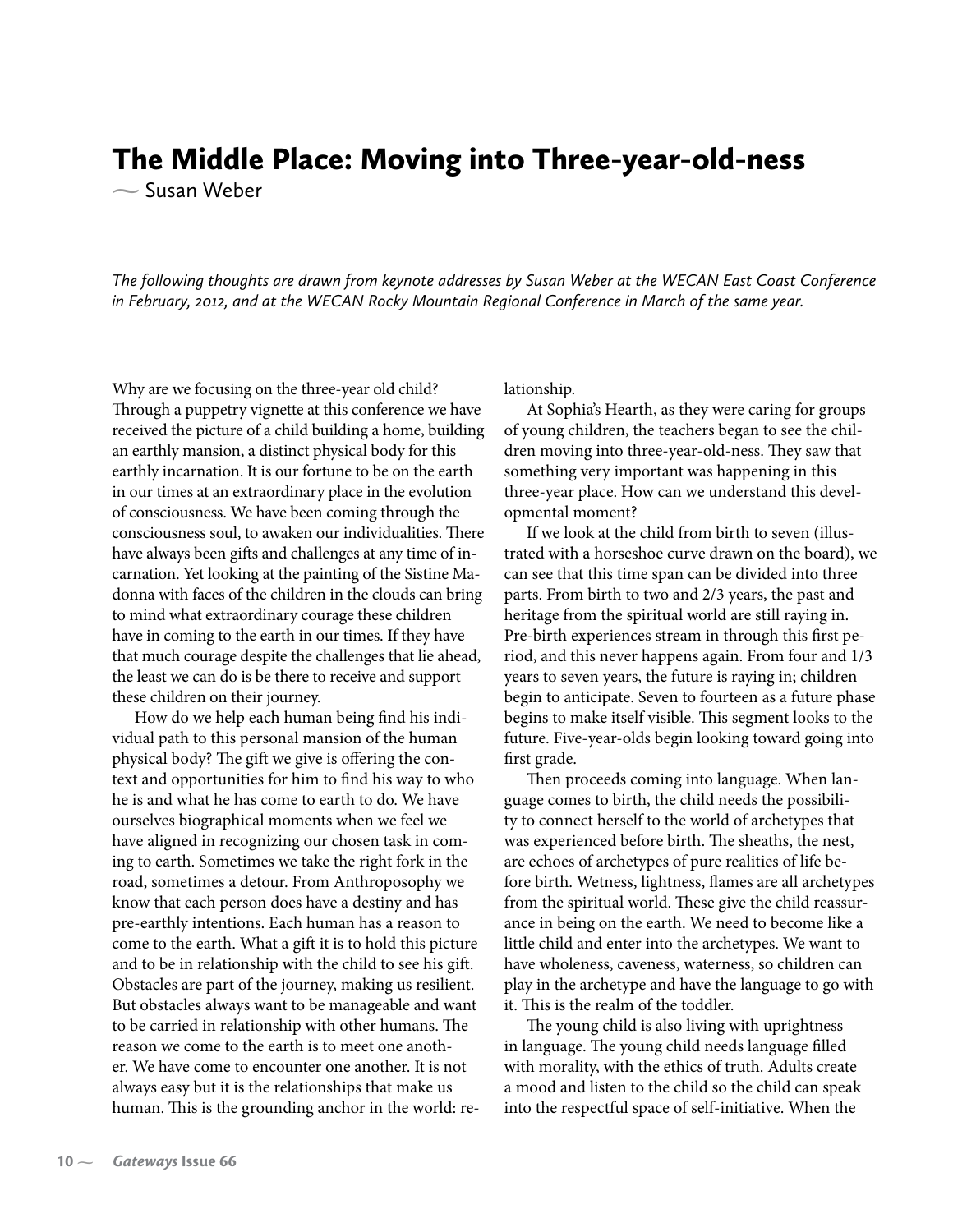child falls and hurts himself, he needs someone to acknowledge and comfort. We should not push away when his authentic voice is striving to come forward.

As life's task is to come to "Know Thyself," leading up to this vulnerable moment of three-ness, we support the child's self-knowing in many ways. We can provide clarity of form in the child's environment. Everything in the physical environment is ready, with things in order the same way every time. This builds the forming of thought. The caregiving processes are still all one-to-one with the child of this age. We are not sculpting a group of children. We are not holding these little ones as a group yet.

We have the possibility to support the child in another way. At age two the question of social life opens. The child pushes out against the world to create more space for his emerging individuality. The self has to define itself and take many different initiatives. His question is how to find himself and he needs to have space to not be distracted from this task. Adults have to find an artistic way to respond as the child expands outward. If he wants something someone else has, we say, "You want this and the other child wants this, too." This statement acknowledges and does not try to tell the child he is feeling something different from what he really is.

With the infant everything happens one-to-one. The adult is in the center doing all the care giving activity with the child. If we go to the other end, as the children grow, the teacher moves more to the periphery. The children become more interested in their friends. Their focus of interest is in the other children.



*Photo from SeaHeart School, Costa Rica, courtesy of Louise deForest*

With the older children, the adult moves to the periphery and the child carries the center within himself.

Right in this middle point, the three-to-four-yearold is neither fish nor fowl. He still needs lots of oneon-one time. Children should be independent out of joy, not out of duty. But when a three-year-old is vulnerable, he can easily unravel. This age needs all the nurturing and building of sheaths that we can offer. The three-year-old still needs bodily care and one-onone time to feel whole.

This place in the middle—years two and 2/3 to four and 1/3—stands alone. As the child moves toward three, there is a moment when Rudolf Steiner says the first thrust of the I comes in. This is not the first time that the I has been active. The eternal individuality of self has been active all along from the midnight hour. But we are talking about the moment when the child says "I" to herself, and then a certain door closes. Total accessibility to the spiritual world closes and the child now stands on her own. The future is not yet revealing itself. The child of this age is not held by the past nor called toward the future. In this place the child is extremely vulnerable. If the first years have gone well, consolidation of development will slip into daily life.

How can we observe if what has come before has gone well? Signs that the first years have gone well are:

- *The child will have fluid, healthy movement. She can walk and jump with sturdiness.*
- *Self-care is in place. The child can dress, toilet, and feed herself.*

*• The attachment process has come to a natural conclusion. Attachment begins at birth, peaks at one year, and keeps active through the second year. The Madonna's cloak begins to fall away and the child can step out on her own. The child begins to relate to other adults directly without the mother mediating. A signal of this accomplishment is when the child begins to call by name the caregiver who is not the primary attachment figure. The child is also moving away from one-on-one care to becoming part of the group.*

*• The child speaks and uses speech as interaction, which a two-year-old may not do.* 

*• One has a sense that the child knows that the world is good. The child has experienced that "the world is good to me."*

*• The child has moved beyond instinctive willing and resistance into self-initiated will activity. The period of defiance has completed its intention so the child can*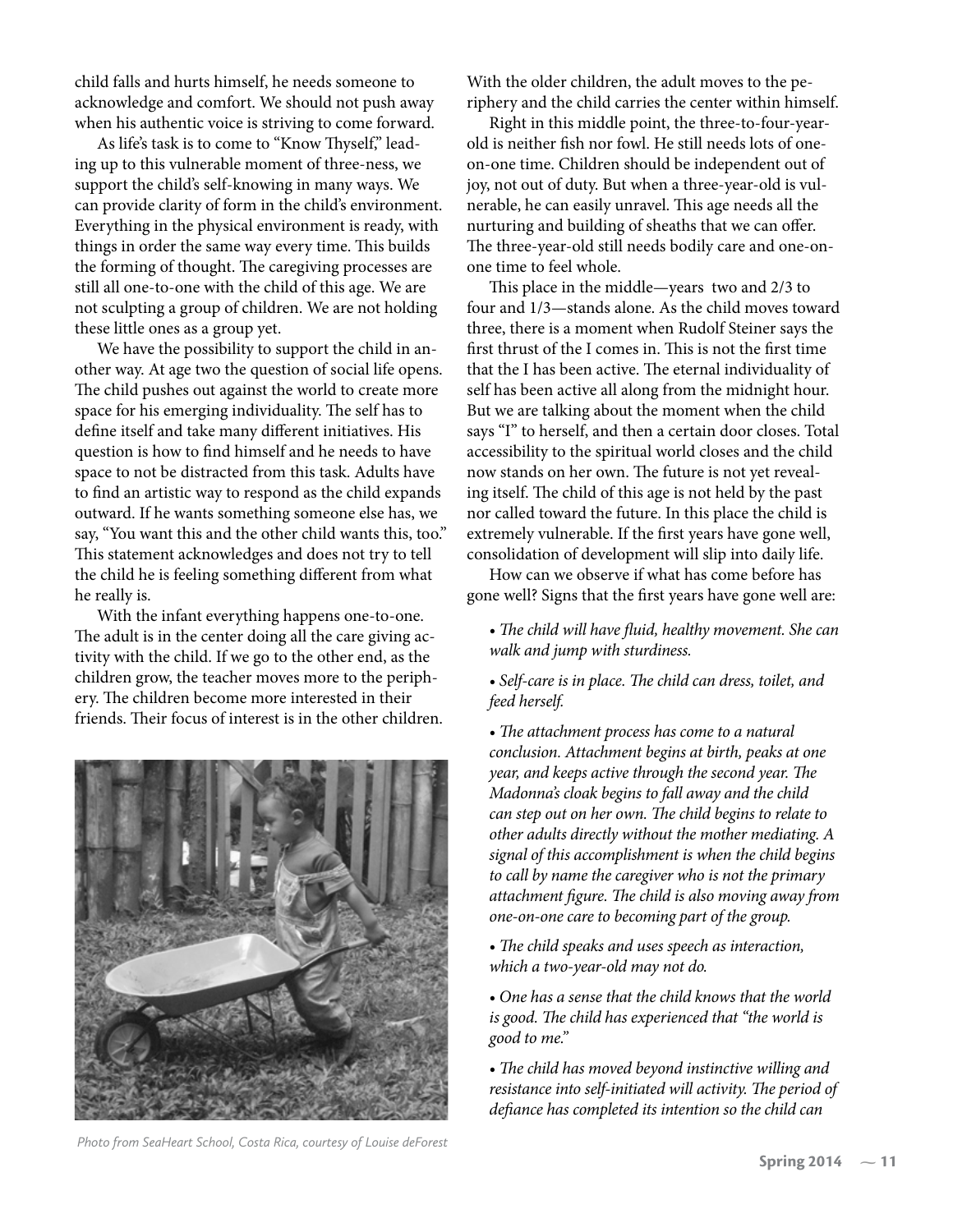*move smoothly into the next phase of development leading toward the future.*

We know, as described in *The Spiritual Guidance of the Individual and Humanity,* that the spiritual world guides the child's development for the first three years and then steps back. Then Lucifer and Ahriman can begin to influence the child and discord enters. We see that these influences are active in children at younger and younger ages. Today's children can have elements of both dreamy large-headedness and premature awakeness at the same time, since these Luciferic and Ahrimanic influences have been given earlier and earlier access to the children through our current lifestyle. The consolidation we hope to see may not occur if some interrupting experience or consequence of destiny intrudes. Then aggression, chaotic disorganization, and anxiety can result. If we look to observe where development was interrupted, we can help the child reconsolidate, refigure what was not completed in the past.

This is a crisis between three and four. The child needs to be very close to us, still in a one-to-one relationship. In that time there is not yet the "held-ness" of the group. There is a turning-inside-out phenomenon occurring for the child. As things are turning inside out, the child begins to look to the adult ever more for social guidance. This self-initiative time of birth-tothree can turn itself inside out to move toward social interaction in the future. Self-protection and rhythm made or broken in the first three years begin to show itself during this crisis. Those children who did not have sensitivity of care and the possibility for freely-initiated activity become anxious. There is anxiety because the I is not rooted well enough into the body. Simple daily rhythms can help accomplish this. The I may not have penetrated as deeply as it has needed to.

How can we help the children at this time? We help them most by recognizing the special nature of this time period of transitioning from spiritual guidance to earthly guidance. A caring adult is needed as guide in this earthly world during this void. A story of two three-year-olds having a fractious time settling into play gives example. The two children wanted to build a train. They had language skills but could not negotiate socially how to proceed. They needed the adult to step in and offer guidance. The adult entered their play as a "signal person" who actively gave directions in their train yard. The play for these two three-year-olds settled and the adult could then step back.

The child needs the chance to develop freely-ini-

tiated compliance. This needs lots of time so the little ones can stream along into what comes next. When we have pulled them along faster than their maturity can support, we have awakened something prematurely. We see this in toileting. Not having completed the toilet learning process shows that something remains incomplete from the first three years. This can also show as anxiety about feeding and eating. We want feeding and eating to come out of self-initiated activity. If we are directing whether the child is full or not, then the child cannot learn this for herself.

Free, self-initiated compliance grows out of imitation. It is very hard for adults to work primarily in this way. But if the children act through imitation, their will is being guided. It takes great confidence and courage on our part to strive to truly work out of imitation. Of course there are moments when we guide and instruct. There will occur a moment with the sixyear old when she needs to be able to do what needs to be done, even if it is not her favorite moment, when the adult must be more directive. But it is through imitation that the child can come to act out of her own joy in the work.

The true immunization of our times is the act of supporting healthy integration of the self, to enable the soul-spirit to come into the physical and etheric bodies. We need to develop the capacity to meet fear and unpredictability. We must be flexible models of adaptability filled with joy for the children to see.

Our hope is to give to the child the possibility of carrying forward all that lives in him from the spiritual world—the archetypes—so he can know himself and can meet the world from that possibility. The child, through this activity, will have so much joy out of these processes that he will not retreat from consciousness but will step out into consciousness.

We allow the child the possibility to develop the capacities mentioned at the beginning of the lecture by honoring the children in these ways—with rhythmic care, not rushing, and recognizing and honoring the child's individuality. **•**

#### References

Steiner, Rudolf. *The Spiritual Guidance of the Individual and Humanity* (Hudson, NY: Anthroposophic Press, 1991).

Susan Weber *is the Director of Sophia's Hearth Family Center in Keene, New Hampshire. She regularly presents the work of Sophia's Hearth—as well as themes relating to the very young child—at local, national and international conferences.*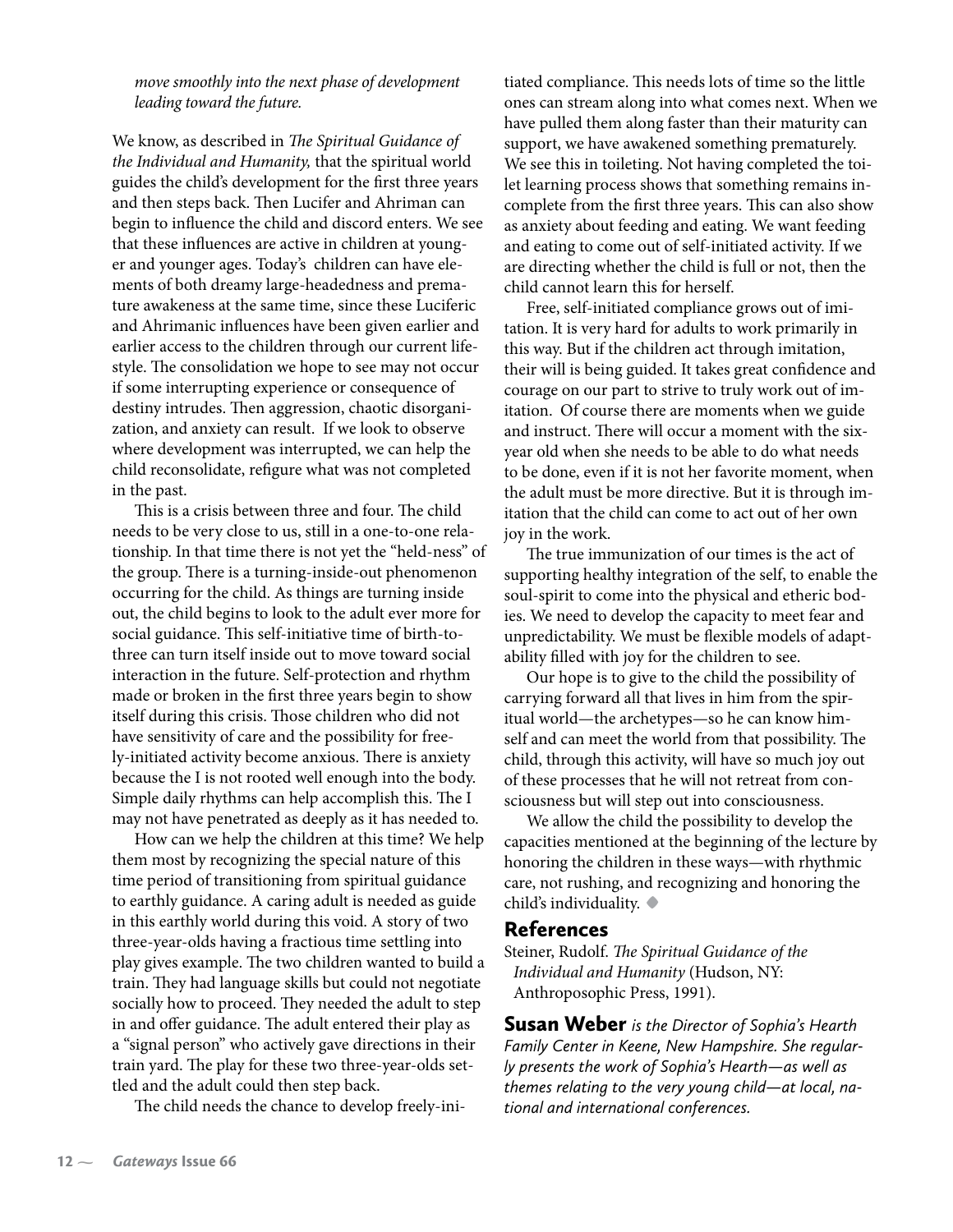## The Two Worlds of the Child

Daniel Udo de Haes

*The following is an excerpt from the book* The Creative Word: The Young Child's Experience of Language and Stories*. Formerly available as* The Young Child *from Floris Books, it has recently been revised and republished by WECAN. In this chapter, Daniel Udo de Haes touches on the child's experience of the spiritual archetypes that Susan Weber refers to in her article.*

Clearly, it will be meaningful to immerse ourselves in young children's experiences of their surroundings only if we try to awaken a vivid inner awareness that we, too, once bore within us the foundations of our soul-life from the spirit-land from whence we came.

In the child's environment, we discover two distinct realms. The first is the natural world, which in the home is present through pets, houseplants, or the elements of earth, water, and so on; the second is the human realm, full of man-made things, which forms quite a considerable part of the world that surrounds us.

It is gratifying that many parents feel how important it is for children to be allowed to find an intimate relationship with the things around them. As far as nature is concerned, consider, for instance, the substance with which children have such a special connection—water.

The ability of the child to live in two worlds, which we described in the last chapter, has a close affinity to the life and nature of an amphibian, which both lives in water, its world of origin, and on dry land. This amphibious aspect of soul-life appears—more clearly in the toddler than in the child of kindergarten age—in all that the little one observes and experiences; but water is particularly important. What the little child can experience both in and with water is nearly limitless, and it is wholesome for children to play freely with water. With this attitude, we see the harm of scolding such as "Look now, what a mess you have made!"—which nullifies the joy and also the deeper effect of the play and makes children feel that they have done something "bad." Many parents now even consider such games as pottering about in the garden with water or with the mud of a rain-puddle to be a blessing for these little ones. Others will now and then give children a bowl of water so that even indoors they can play with this wet element to their heart's content.

It can be a joy to see children absorbed in his play, and as its therapeutic value for their development comes to be more appreciated, it will be seen as an essential and matter-of-course part of the care and education of children.

As a second example, we may take the wonderful substance that combines the fluid properties of water and the hardness of earth—pure, white sand. We can rejoice in the adult who makes a small sandpit in the garden or even in the living room, where children can enjoy the forming and pouring of this wonderful substance.

In contrast to the sense for the substances of nature, a relationship with man-made objects helps children feel that their own journey from heaven to earth has already been accomplished by the whole of humanity and is still taking place. Where nature offers beacons which show the way, man-made things are signposts left by those that have gone before—and these also speak deeply to the child's soul. They can be the simplest things, large or small—for instance, little pieces of cloth of various colors (where not only the colors but also an enveloping quality may be experienced), or a bowl and spoon, or a bucket and spade, or a small jug or cup, and so on. With the bucket or cup, the importance lies in the image of taking-up and letting-go, receiving and giving away again of the precious substance contained in these man-made objects. This experience addresses moral qualities and aids in their unfolding.

In this larger human context we may return to two earlier examples, which have a twofold message to impart. The sphere or ball made by a human being, whether it be as ornament, plaything, or for some other purpose, not only speaks to toddlers' unbroken connection with the heavens, but can facilitate a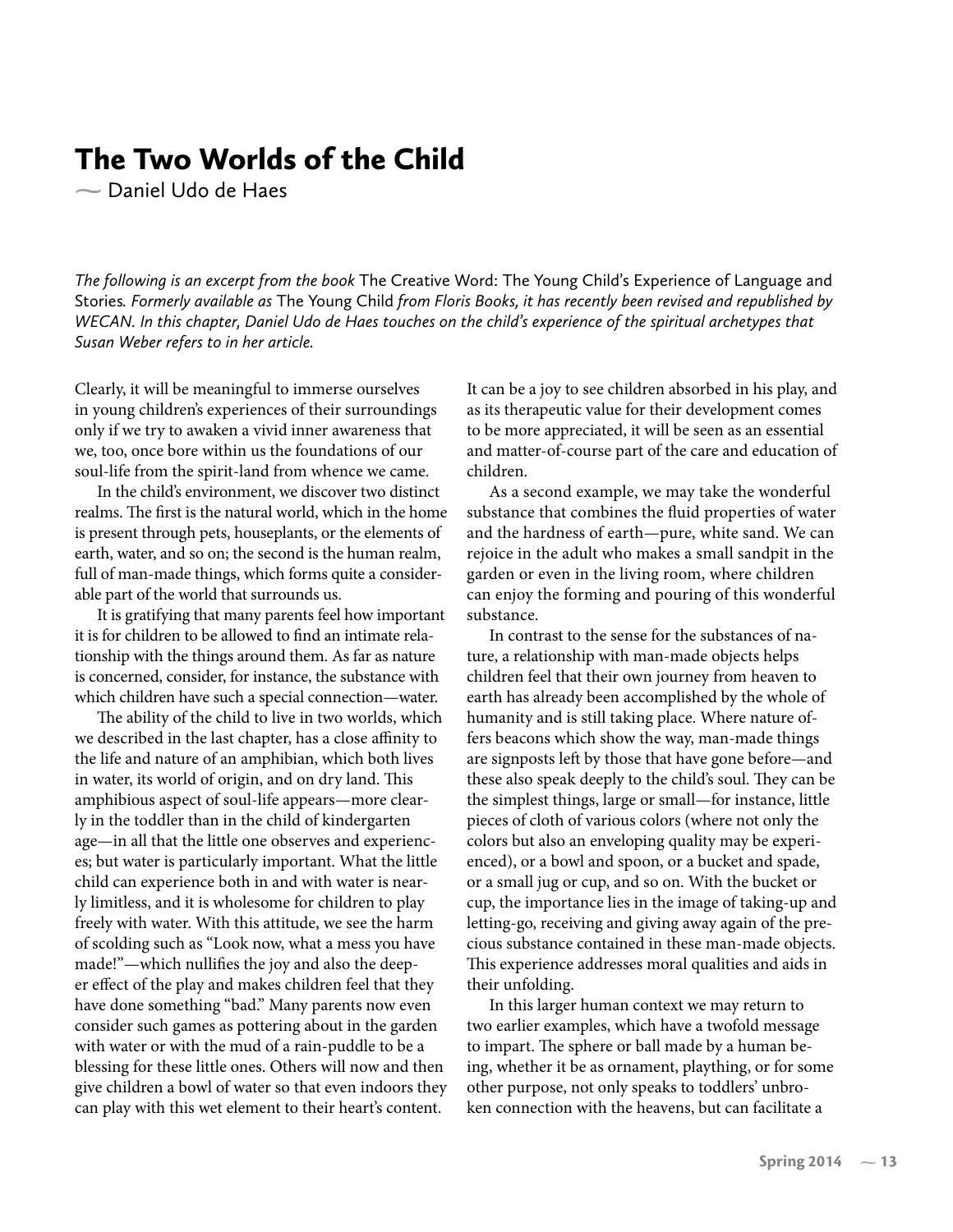dreamy absorption in the spiritual origin of all mankind. In contrast, we may see how the adult whose soul has become a "shrine," and has made cupboards, or shrines, on earth, can show the way to children in their recapitulation of evolution. The child in search of individual selfhood can also feel a part of humanity as a whole. Older children, who to a certain extent have already gained their independence, like to have their own cupboards to keep their treasures and secrets.

In examining ordinary, man-made things like a table, a chair, a knife, a fork, a book, it will be seen that every object has, beyond the practical reasons for its existence, roots in a deeper reality—and these are experienced profoundly by the little child who observes the object and what it does. Of course, we are here considering only simple, elementary things, and not

technologically complex objects, where the deeper reality is obscured and often less favorable.

We can understand why it is the most "everyday" manifestations, those we pass by without noticing, that so boundlessly enthrall our young children, who quietly behold what they disclose. For children to be able to call to life all the good that they bring from their heavenly home, and for these gifts to thrive, depends not only upon our loving and understanding care, but also on the quality of the surroundings in which they grow up. **•**

Daniel Udo de Haes *worked for many years as a teacher in an anthroposophic institute for children with special needs in Zeist, Holland. He died in 1986.*

## Scenes from the Child's Garden

 $\sim$  Stephanie Hoelscher

*The Child's Garden of Orchard Valley Waldorf School in Vermont is home to two early childhood programs on its own farmhouse campus, providing a small, intimate community for young children. The Apple Blossom Nursery group consists of children ages two-and-a-half to three-and-a-half, while a mixed-age preschool group serves three-and-a-half to five-year-olds.*

### Sounding Notes

Morning in the play yard at the Child's Garden is hardly quiet. There is the squeaking of swings as the four-yearolds practice pumping their legs and propelling their bodies high into the damp, grey autumnal sky. From the sandbox there is the scraping sound of metal on metal as real tools dig into the earth—perhaps colliding with an inanimate mineral object—and carry a load into waiting buckets. There is the cry of a distressed child in the arms of his teacher. It is Monday. Mama is on the wrong side of the gate. One wonders, what is the passage of five days in the experience of a young child? And then there is, of course, the sound of children at play laughing and quarreling as they learn to be by themselves and with each other at school.

A teacher's voice floats and somehow penetrates through these layers of sound. She sings, "Come little children; come along and follow. . *.*" A few children come running; others slowly pick up their heads and

look about. Others continue in their work of play. The teacher's voice is not loud, but she sings in the mood of the fifth with an open tone that steadily embraces all the children. In a matter of minutes all fifteen children are standing at the gate holding hands and ready to leave for their morning walk.

Children have a sense of being in their element wherever singing and playing, speaking and moving are in unison. To take note of the quality of sound on any given morning in the classrooms and play yard of the Child's Garden is to appreciate how the "speechbody" of the children is nourished not only by the spoken word as such but by the formative power of the verbal music that works in the flow of time in which they participate.

Later in the morning the Apple Blossom children sit around their table eating bowls of rice. They hear singing from the adjoining kitchen. The larger preschool class is sitting down for snack as well and has just begun to sing a blessing. In terms of actual words, it is not the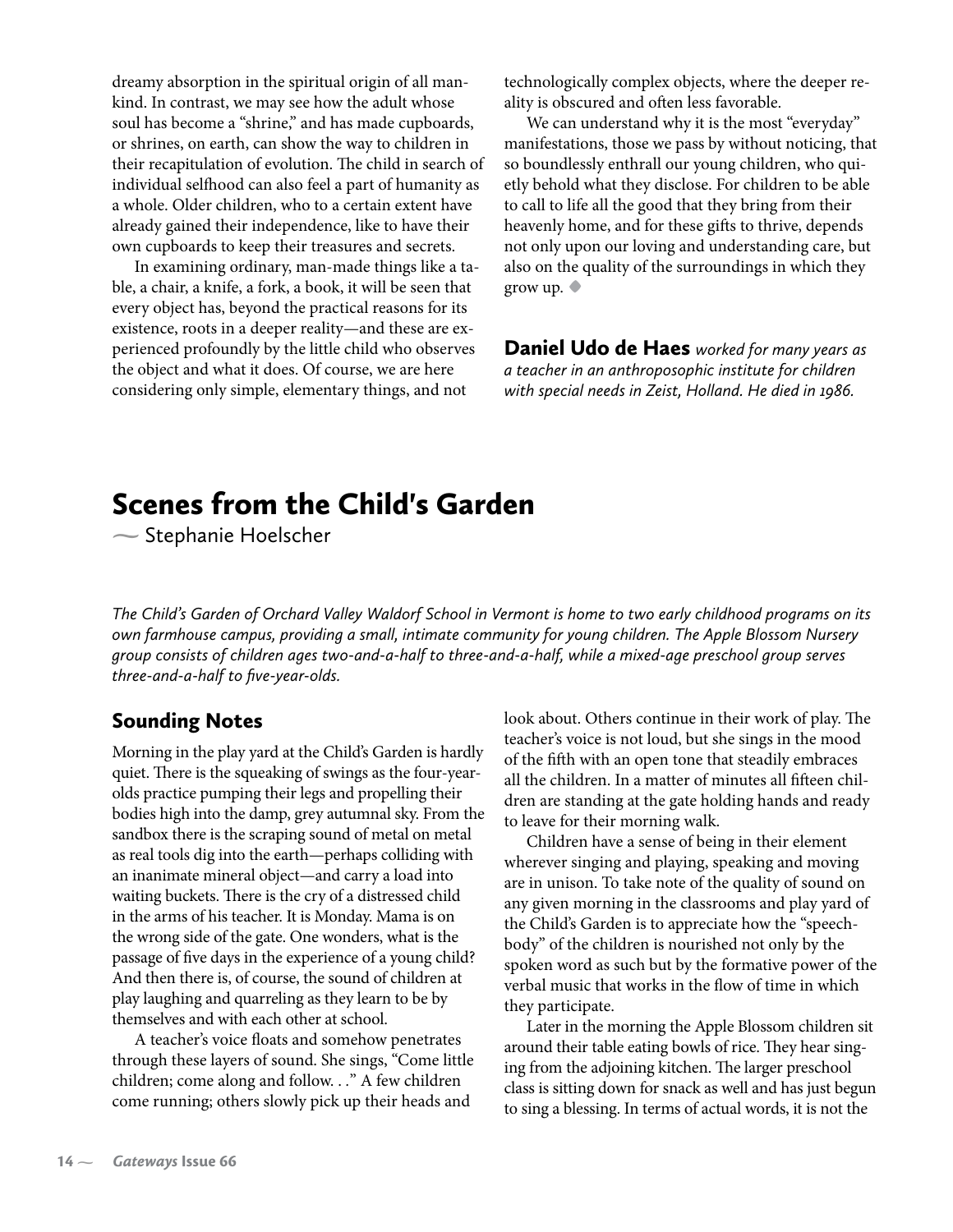same blessing that the Apple Blossom children sing. As they listen to the free-flowing rhythm, however, they find something familiar in its openness that is both enlivening and soothing to them. One child says to his teacher, "Those other kids are saying blessing, just like us. I can't really hear them, but that's what they're doing. They are having snack too." The rest of the children look up from their bowls of rice in silent agreement, listen, and then return to the task of eating.

## Wills at Work: Rocks, Stumps, and a Fire Pit

Alongside the old barn at the Child's Garden there is a collection of stumps. Last week there were sixteen stumps. Day by day the pile has grown smaller as the stumps have been moved to a grassy area extending off the meadow path that the children call "the circle." The circle is a favorite place for resting, rolling, chatting, and cloud watching. It is here also where the children of the Child's Garden have been busy throughout the fall resurrecting an old fire pit. In this creative and practical work of moving rocks to make the fire pit and hauling stumps to make a larger ring of seating, one sees the full range of qualities present in what we call the "will forces" of the young child. To observe how a child moves a rock from forest to meadow or lifts a stump together with classmates tells a story of an individual child and hints at the gifts that they bring and will bring—to this world.

A child not yet three walks in slow deliberation cradling a heavy and muddy rock against her chest. Her

full cheeks puff with exertion; her eyes gaze unblinkingly ahead as she walks—one foot after another. Her teacher asks if she would like to take a rest. The child answers with a side-to-side shake of the head. Some minutes later, the child's destination yet unreached, her teacher asks if perhaps they might work together to carry this heavy rock. Again, the child responds with a shake of the head, never missing a step in her slow rhythmic march. She does not stop; she does not speak until she reaches a ring of rocks in the circle of the meadow. Quietly she lowers the rock from her chest and rolls it into place alongside the other rocks. Only then does she speak: "My mittens are muddy."

Another child sits on the meadow path with a rock between her feet. "I can't do it," she says to her teacher. She points with a frown to a small rock. Her teacher smiles and continues walking with her own rock. The child stands, picks up the rock again, and walks on until she too gets to the fire pit: "Look what I did," she announces to her teacher and classmates.

One day before the snow flies the children and families of the Child's Garden will gather to sit around a fire in the fire pit in the meadow circle. Perhaps it will be cold—I hope it will be cold—and we will cook a pot of soup and eat together. We might take a moment to think about the contribution that the children have made in creating a new hearth for our Child's Garden community. Rock by rock and stump by stump. **•**

Stephanie Hoelscher *started the Apple Blossom Nursery program at the Child's Garden in 2010.* 



*Three-and-four-year-olds sanding cutting boards for use on soup day. Photo by Jay Ericson, courtesy of Orchard Valley Waldorf School.*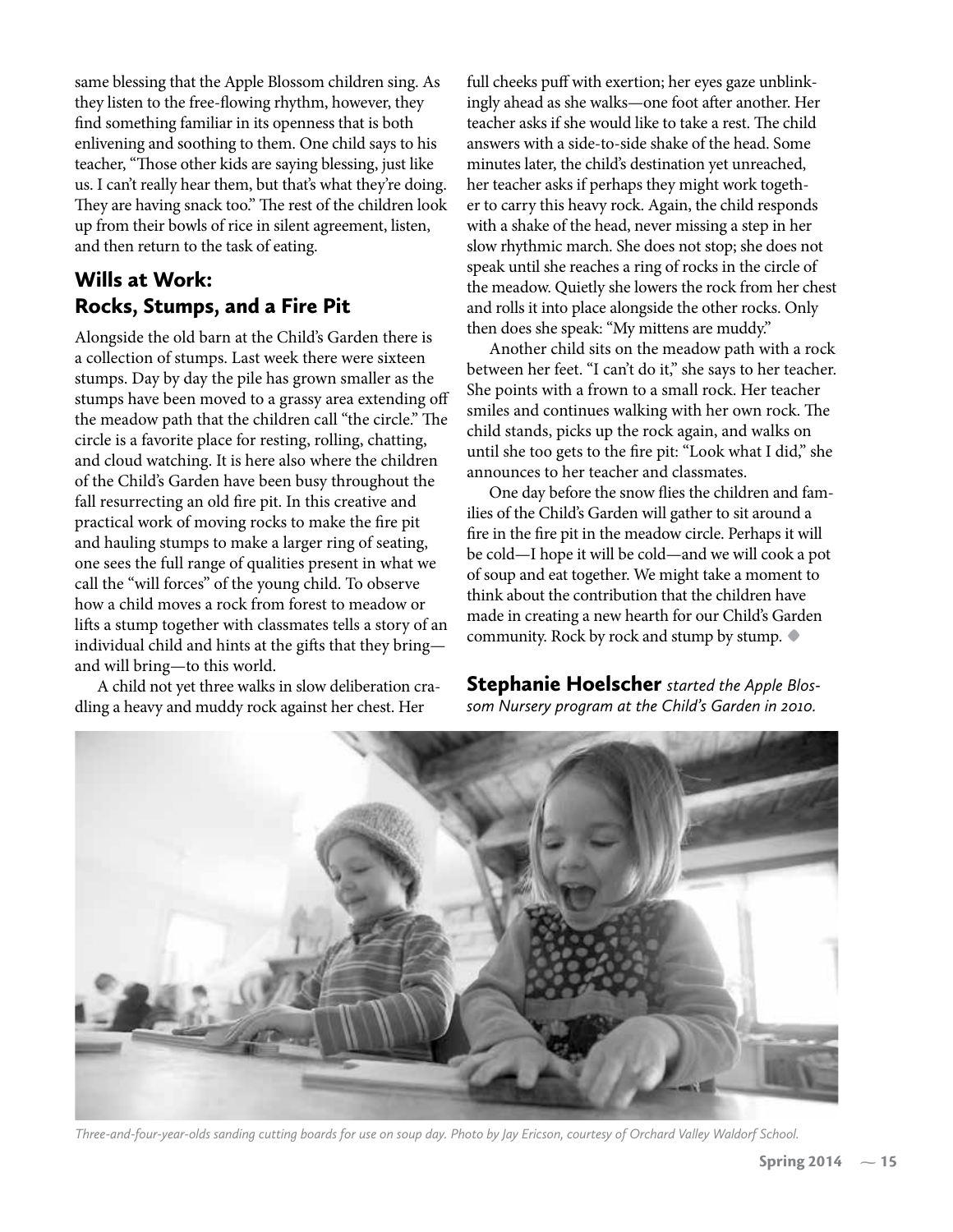## The Heart of Early Childhood: Working with Four- and Five-year-olds

 $\sim$  Lisa Gromicko

The ages of four and five are the heart of early childhood. The force of creative imagination as a new capacity is becoming free in the child, as the child separates further from the outside world. These are the peak years of creative play. Everything is possible in play, as children can now create, change, or add to the world, through their imaginative capacities.

Four-year-olds live very much in the rhythmic– feeling realm. They love repetition so much! Simple nursery rhymes and repeated stories and songs are special treats for children of this age. They are comforted by hearing things over and over, and by predictable daily rhythm. Lots of movement is very important, and they especially love the rhythmic movement in circle and eurythmy. In play, they will happily imitate what they have seen adults doing. These elements nourish their feeling life and creative fantasy.

There is an endless flow of creative play forces, as play happens for its own sake, not for achieving a goal set by the child. This stream of fantasy play can sometimes seem unruly, but it is highly creative, as play is constantly in motion and very flexible. Children are more interested in each other now and communication is possible at a greater level than it was at age three. They are learning to speak to each other and may sometimes need guidance or modeling by adults about how to enter into play, share, or take turns. Parallel play will still occur at times, and children can be dreamy, but they become more cooperative and social as they grow.

At four, play is often sparked by an object, connected to the memory of seeing something in life—for example, seeing or helping to bake cookies. Pieces of wood can easily become the "cookies" to be baked for friends. Most four-year-old children are masterful at seeing an object and transforming it through play. One moment a piece of wood is a cookie, then a telephone, then it is a loaf of bread, a baby bottle, boat, and so on. All of this is possible because of what children have actually experienced. The combination of meaningful activity and remembered experiences, coupled with

open-ended play materials, is what fuels the play at this age.

In a mixed-age kindergarten, four-year-olds are like the leavening of the bread, I find. Whatever direction the general play is going in, the four-year-olds are able to tag along or support it in playful ways. Often, the older children will have created something and will need passengers or customers, for example. Fouryear-olds (and even some three-year-olds) are usually very happy to join in! Unable yet to hold the bigger picture of the imagination, however, these children will sometimes be triggered by another idea altogether and "float" away. Recently I saw a group of four-yearolds that had been sitting dutifully as passengers on a train, built by some older children. All at once, they began meowing and crawled off of the train to find their mittens. As the older children discovered, it did little good to insist that these children do what they wanted them to do. Four-year-olds can become quite contrary.

This brings us to another aspect of this age: tender feelings. Four-year-olds are experiencing development in the rhythmic–feeling life, which is new and sometimes overwhelming. Emotions can be unpredictable and filled with frustration, disappointment, and a low tolerance for the irregularities that are part of an arrhythmic lifestyle. Tantrums can reappear and parents are often caught off-guard by this developmental stage. Generally, distraction is still very helpful if a tantrum is coming. With lots of warmth, consistency, and gentle inclusion, the child can feel secure and join in again. Spending time with me in the rocking chair or at a particular task creates a special time that allows for the affection these children often have so abundantly and love to share.

At five years old, children are beginning to access their will forces. This enables them to begin to create their own inner pictures—a critical human capacity which is fundamental to all future abstract learning. Now play becomes more purposeful and the child is able to play with a goal in mind, which has been set by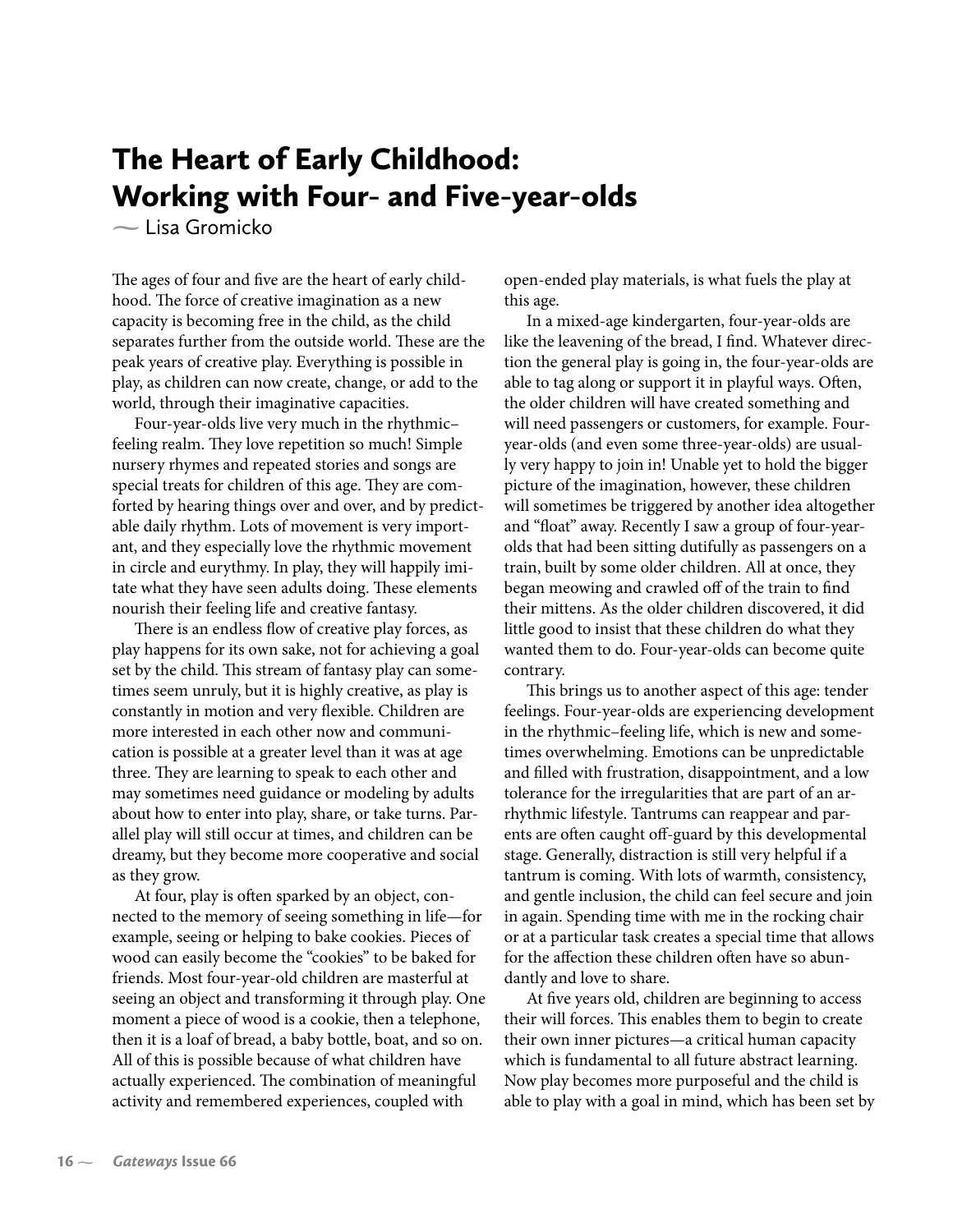the child. Instead of being sparked by a familiar outer object, as was the case at four years old, now the child can have an inner imagination of what will be played and plan for this. More than at four, five-year-olds will often want the play objects to be like the idea and will spend much more time developing the materials and structures of the play. They will be capable of staying focused on a particular play theme and are much more awake than at four. The creativity of this stage is truly monumental, as the "wheel is re-invented" and other foundational concepts are literally re-discovered over and over. Adults who can remember their play at this age often recall that it was much "larger than life."

Five-year-old children can transform their environment through this powerful play, as their own development becomes more focused in the limb and metabolic systems. Building structures are now a beloved activity in play, as children have overflowing creative forces. These play structures provide a beautiful "self-portrait" of the child's physical growth and will

 *The creativity of this stage is truly monumental, as the "wheel is re-invented" and other foundational concepts are literally re-discovered over and over.*

forces. In kindergarten, the five-year-olds become very capable of cooperative play and work. They are highly social and will communicate with each other to discuss an idea at length. They are also learning to work with their differences, although this in itself can easily occupy much of the play time!

For many children at around five-and-a-half or so, there can be a profound change in the ability to play. They may stop being able to really engage as before and become listless, troublesome or even claim to be "bored." This stage is an important one, as the child is experiencing developmental changes that herald the six-year change. Along with this we can see a willingness to help the adults with their work, and this is so good for them! Becoming part of the "workings" of the kindergarten, through regular work tasks, allow children to bridge this stage of development. Then, play can be re-entered with new energy and ideas again.

Many changes are beginning to be felt, which can create some instability for the child. Behaviors can

arise that challenge established ways of doing things our kindergarten ways. Some "bathroom talk" or "rascally" activities may arise. Maintaining good habits and firm, loving boundaries are a supportive help at this stage. I have also found that keeping my own inner flexibility and humor with this age is tremendously important. I love to pull out my little rhymes that begin very slowly and then become very, very fast! The children who have been speeding up the morning verse or table blessing are pleasantly surprised at this opportunity to speed things up and then have a hearty giggle. In their drawings, fingers will often be drawn now, as the will forces are waking up in the hands. I try to notice how the child grips the stick crayon at this age, to gently help nudge it toward a proper pencil grip, if needed. New capacities for dexterity and manipulation of the hands and fingers make it possible for children to learn to tie their shoes and to do handwork, and also to help younger children to fasten or tie their shoes or play cloths. Finger-knitting will become a very useful skill, creating many desired objects for play. We will often see a whole play "structure" be tied together with finger-knitted "cross wires" as children reflect in their play the neurological changes and capacities that are unfolding, leading to the ability to connect (tie) ideas together through the will. Learning to jump rope begins to be of interest, as well.

There is an exceptional need for physical activity, to strengthen the movement capacities and to help anchor the child into his or her her body. This serves to support the developing will, which needs so much help today to develop in a healthy way. A good daily dose of running, jumping, and practical work is a real gift for children. It is still helpful for adults to work primarily out of example, and to encourage children to learn to use their own will through imitation. This is an important theme of our time: the work of helping the human being to develop a healthy will. Through the rhythm, movement, and imitation of purposeful activity in the kindergarten years, we can support the unfolding of the will in five-year-old children. **•**

Lisa Gromicko *teaches kindergarten at Shining Mountain Waldorf School in Boulder, Colorado. She has been an early childhood teacher for nineteen years, and is still learning so much. She is married with two grown sons.*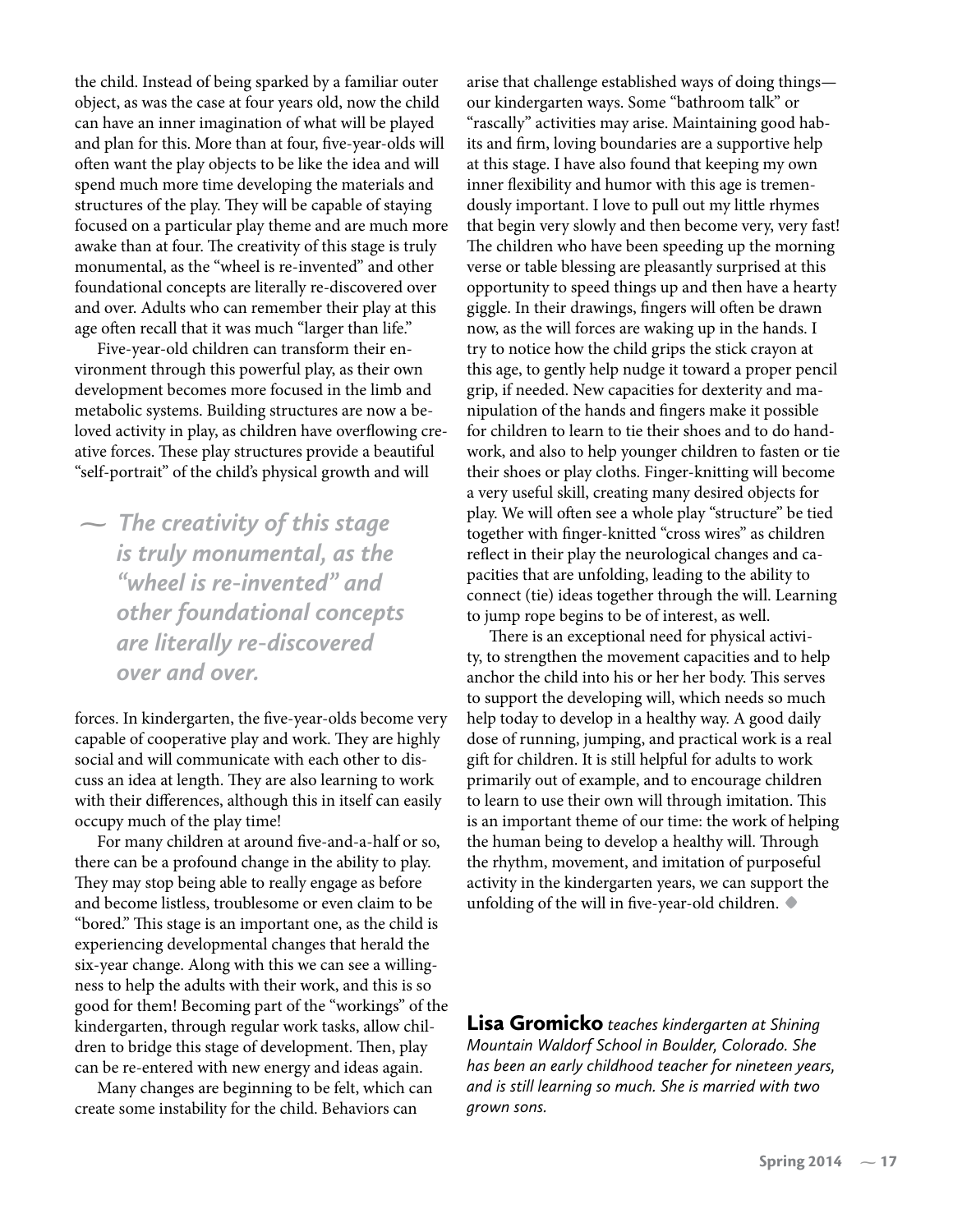## What To Do with the Six-year-old

Louise deForest

One of the great challenges of the age we live in is the acceleration of time. We move at an ever-quickening pace and the glut of information available to us paralyzes our will and clouds our thought life. With the advent of ever more sophisticated technology, we are being asked to do more and more in less time. The result of this is that we are increasingly absent from the lives we are living. This is a very powerful attack on the human being today—a dehumanizing force that takes us away from being present in our relationships, our actions, and even our thinking. No one suffers from this more than the children of the world, and the increasing demands on children to be what they are not yet ready to be is of deep concern to early childhood educators all over the world.

In many parts of the world the timing of going into first grade is no longer based upon a developmental threshold but is rather a purely numerical reality. Going to first grade is determined by state or government regulation, with no pedagogical basis to the determined age, and the question of whether a child is ready for first grade is often a moot point. Increasingly, early childhood education and the entrance into first grade is seen as a "quick fix" rather than a rightsbased engagement with young children, their families, and their communities.

In many countries, children are mandated to go into first grade at the age of four or five, long before they are developmentally ready for a more academic approach to learning. This is often justified by the belief that children today are brighter, quicker, and, in the highly competitive world of today, need to know more to be able to survive in the world of tomorrow. However, the Gesell Institute did a study several years ago to ascertain whether the children of today are, indeed, developmentally ready at an earlier age than in the past. What they found is no surprise to those of us who work with children: children are capable of learning almost anything but they do not *know* what they have learned until they have reached the appropriate maturity in their development, and these developmental stages—these awakening moments—occur at the same time for all children as they have been in the past. So a four-year-old can learn that 3+2=5, but will never figure out that 2+3=5.

The three-year incarnational rhythms remain true for all children, but suddenly we no longer trust that life will unfold for them—that life itself will prepare them for their future. Increasingly, in our wish to secure our children's future, we rob them of their present. We are forgetting that transformation and metamorphosis are intrinsic elements in the growth process. Children play their way into knowledge, and what the child uses in play reappears around twenty-one years of age as independent reasoning; the formative forces that shaped the body are transformed into the capacity for memory and thinking; imitation gives rise to morality; reverence and devotion in the first seven years give rise, in old age, to the power to bless; just to mention a few examples. With creation comes potential, each moment influencing the next, each act helping to build the future. Each step prepares the way for the next and can serve as a strong foundation only when the child is given time.

Even within our Waldorf movement the pressure to do more, sooner, is making itself felt. Parents, not entirely convinced that play and movement is all their child needs, want to have tangible proof that they have done something "important" during their day. So teachers often feel pressure to have the children produce beautiful handwork or craft projects, gifts, daily drawings and other evidence that they are "doing something." These pressures often add a great deal of stress to teachers' lives, and increasingly teachers feel dread at an upcoming festival or birthday rather than enthusiasm and joy.

Our colleagues in the grades, not so used to the young child after eight years of carrying their classes into adolescence, express concern and confusion about the behavior of the children in their first grade. Early childhood educators may get the message, spoken or unspoken, that they have not done their job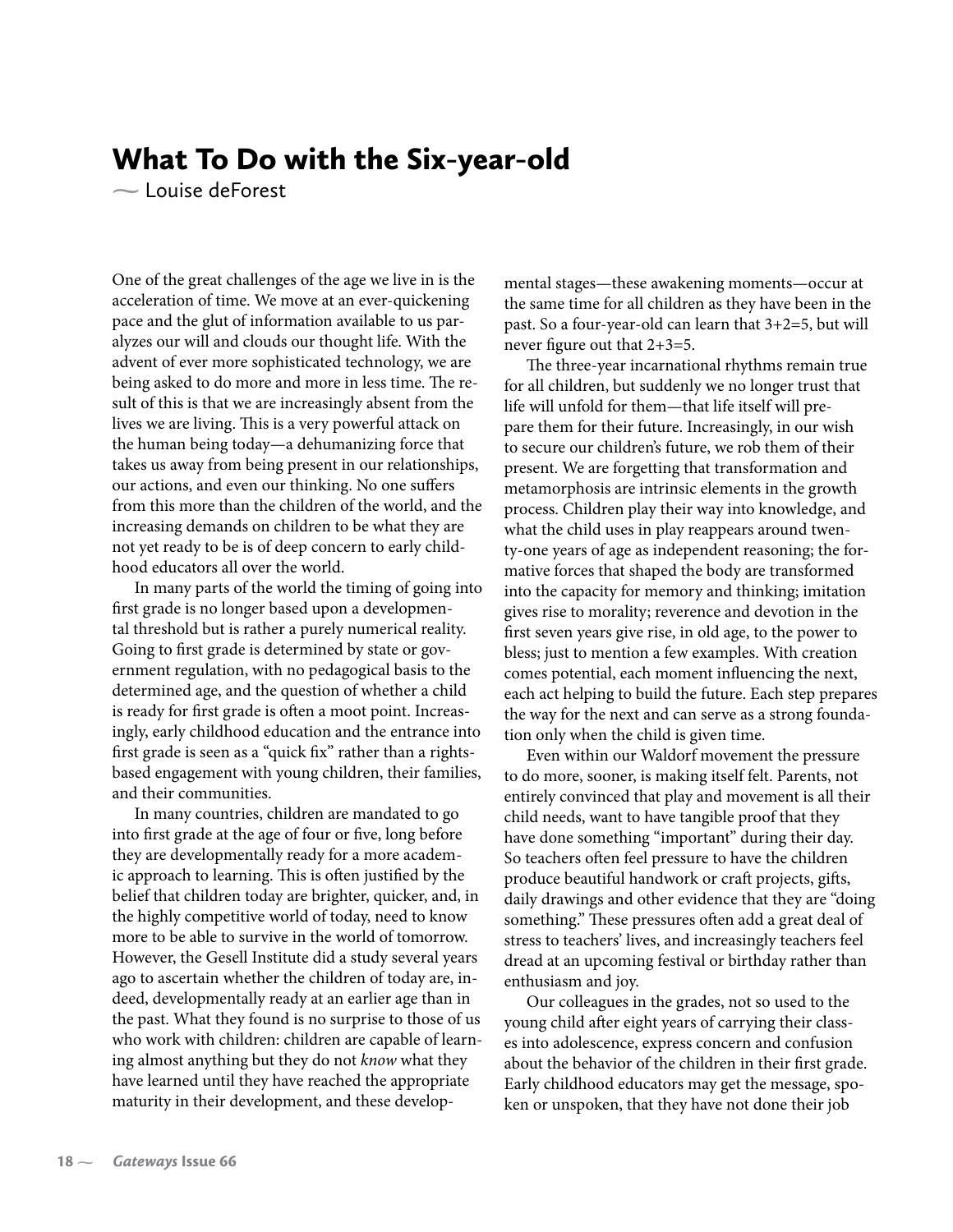correctly and feel pressure to "prepare" the children for first grade in spite of knowing that our task is to meet the children where they are.

Martyn Rawson, coordinator of the International Curriculum Research Group, wrote an article several years ago titled "The Challenge of the Transition from Kindergarten to First Grade*.*" In this article he presents research showing that twenty years ago, out of a group of 100 first-grade-aged children, only seven of them were deemed *not* ready for first grade; today, taking children from the same socio-economic level, only twenty out of 100 first-grade aged children *are* deemed ready for first grade. His group found what we all know: there are more language and speech difficulties, shorter attention spans, more signs of nervousness, more allergies, more difficult social integration and less capable gross motor activities—leading the group to conclude that what we are seeing with children today is an expression of disassociated development. In other words, there are less harmonious interactions in the bodies of the child.

So what are we to do when confronted by parents who make choices for their children out of their fears and concerns rather than out of their convictions, colleagues who question our abilities and feel that something is not quite "right" with the children who come to them from our kindergartens, state and government mandated age cut-offs for first grade regardless of the maturity of the children? These all create a confusing and sometimes distressing environment in which to work. In some classrooms I have seen a quiet desperation on the part of the teachers to make everyone happy. And in the midst of all this there stands the older child, eager to push forward yet not having had adequate time to consolidate the present stage of development.

Many schools and programs are experimenting with alternative classes and group activities designed to provide more complex challenges and movement opportunities while at the same time striving to maintain a play-based curriculum for these older children. In Europe, many places have created what's called "Class Zero", in an attempt to hold children back from first grade for another year while giving them plenty of stimulation and movement. These classes can give the children another year's opportunity to develop their social skills, yet many teachers who have experienced this type of alternative class remain concerned. Having only six-year-olds in one class is not an easy situation; there are no younger children to temper the six-yearolds' adventurousness and daring and few opportunities for the six-year-olds to be of service to others. Being six can become a situation of privilege with no attendant responsibilities. And it is very difficult to find teachers able to offer these children the subtle mixture of imagination and authority so needed at this age. All too often class teachers lead the Zero Class, unfamiliar with how to guide and carry children through self-directed play. The Zero Class slowly becomes incorporated into the life and the mood of the grade school, with more preparation and less play.

In many countries in Europe and in North America a compromise is being tried. Instead of having separate classes for the six-year-olds, special activities or clubs are formed, sometimes once a week, sometimes every afternoon after school. There the six-year-olds have special rituals or activities, stronger fairy tales are told, and more complicated games are introduced. In some places language classes are also offered as something special for the older children. Children look forward to this weekly or daily class and some teachers feel that this is a viable and positive addition to the children's day, while others still wonder whether this is really necessary and in the best interest of the older child. In many of our schools, the older children must spend the whole day in school, staying for lunch and rest and play, as a way of giving them something extra or building stamina but also reducing the unstructured family time so many of them are missing.

In some countries it is first grade itself that is slowly transforming into a program that takes into account the children's lack of academic readiness. There are moveable classrooms—classrooms that have almost no fixed furniture but, rather, large cushions designed to be used to write on but easily rolled away to provide ample space for movement activities and play. Some first grades in Europe have no academic subjects until the second half of the school year, focusing instead on games and movement. One first grade teacher I met in Germany was building a yurt in the woods with his new first graders and planning on having a year in the forest with his class, chopping wood, carrying water, and "living" in the yurt.

When we look for signs of first grade readiness in our six-year-olds, we are looking to see if the etheric has finished its formative work on the physical body and will now be freed for memory and inner picture making. When we do see signs of readiness we say that the etheric body is born. What we often forget is that, as with any process, time is the key element; the etheric body is not born, it is in the process of being born, a process that can last several more years. The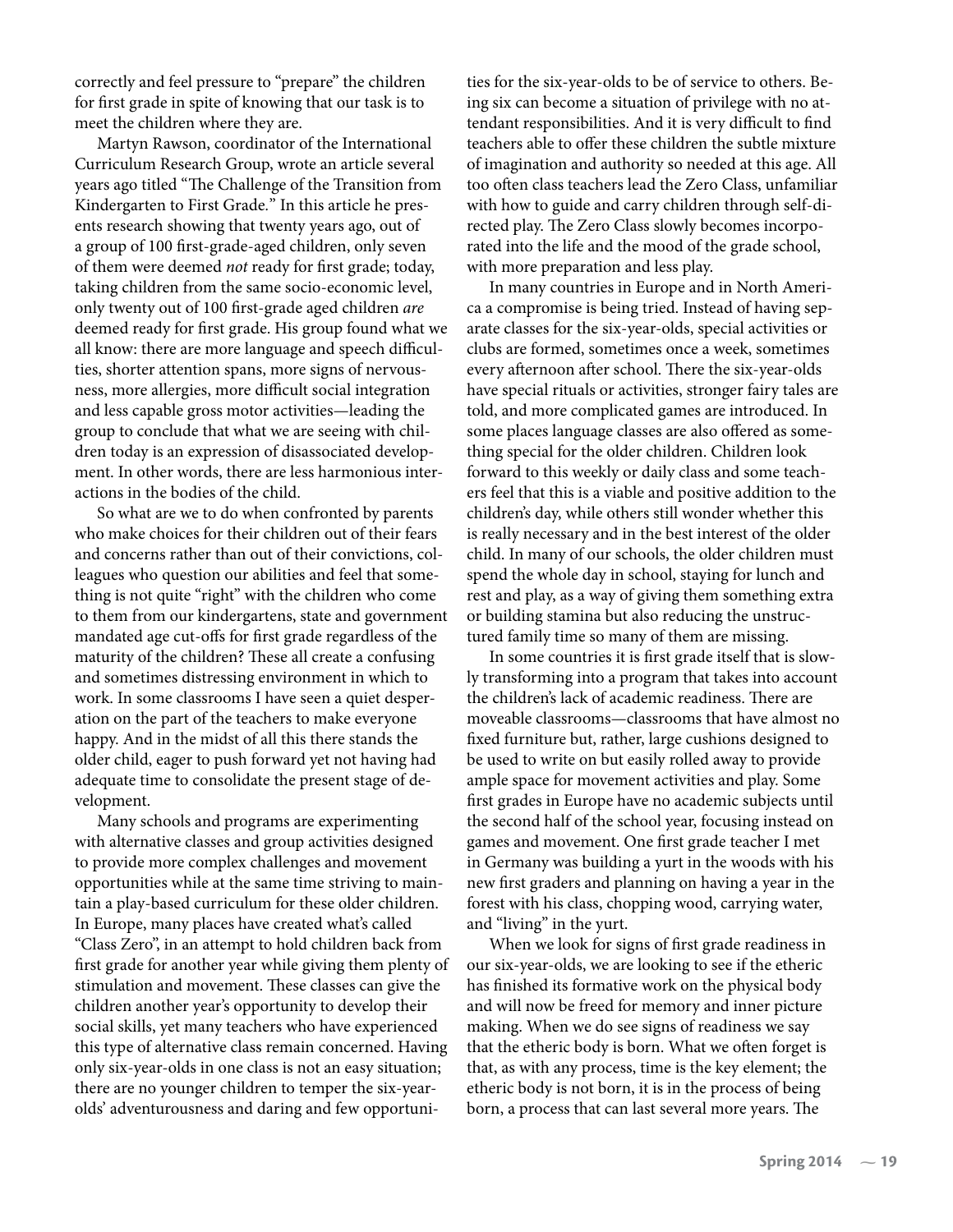longer we can let this enormous transition unfold and stabilize, the more settled the children will be in their own lives. I am not suggesting that we should hold children back from first grade beyond their time but rather reminding us that children need movement and play far longer than we may realize. I visited a Waldorf school in Mexico where once a week the first and second graders had indoor play time for a full hour in a kindergarten classroom, and how they played together! Puppet shows, meals, restaurants, and building all happened at the same time and with great joy and concentration.

It is a given that children need more movement; no longer do they have home chores that give them the opportunity to overcome retained reflexes and help establish dominance; no longer do they roam freely outside and engage in the movements they are hungry for, so of course we must meet those needs in them. But I am often reminded of the advice given to me by a kindergarten teacher many years ago. My son had a June birthday and we had decided to keep him in kindergarten for another year. I asked the teacher whether I should enroll my son in the full-day program as a way to strengthen him for first grade the following year. Her advice rings as true today as it proved to be twenty-five years ago. She said, "Pick him up from school at noon and take him home to a good, quiet lunch. Give him a long rest time, go out for a walk in the park afterwards, and he will be ready when the time comes for him to go to first grade."

Laurens van der Post once wrote, "If one served the small needs of all the living, urgent moments utterly, the great necessities could be left to take care both of themselves and those who trusted accordingly." I think it's important that we remember that it is not our job to prepare the older kindergarten children for first grade; our job is to meet them in the present moment, offering guidance and support where they need it and giving them the message that they are just perfect the way they are. Six-year-old kindergarteners are not "rising first-graders"; they are kindergartners. Can we trust that if we meet the children where they are, give them a healthy, joyful environment where they have the freedom to explore and learn, and offer extra support where it may be needed, they will be ready for whatever next step they need to take? Can we trust the wisdom of human development? Meaningful work, lots of movement, guidance in healthy social interactions, and above all, true rejoicing in the growth of capacities and abilities are all any of us need to be ready to meet the future. **•**

Louise deForest *is a WECAN board member and regional representative for Mexico, and an international teacher, consultant, and lecturer. This article originally appeared in the UK journal* Kindling*.*



*Photo courtesy of Ruth Ker, Sunrise Waldorf School, Duncan, BC, Canada.*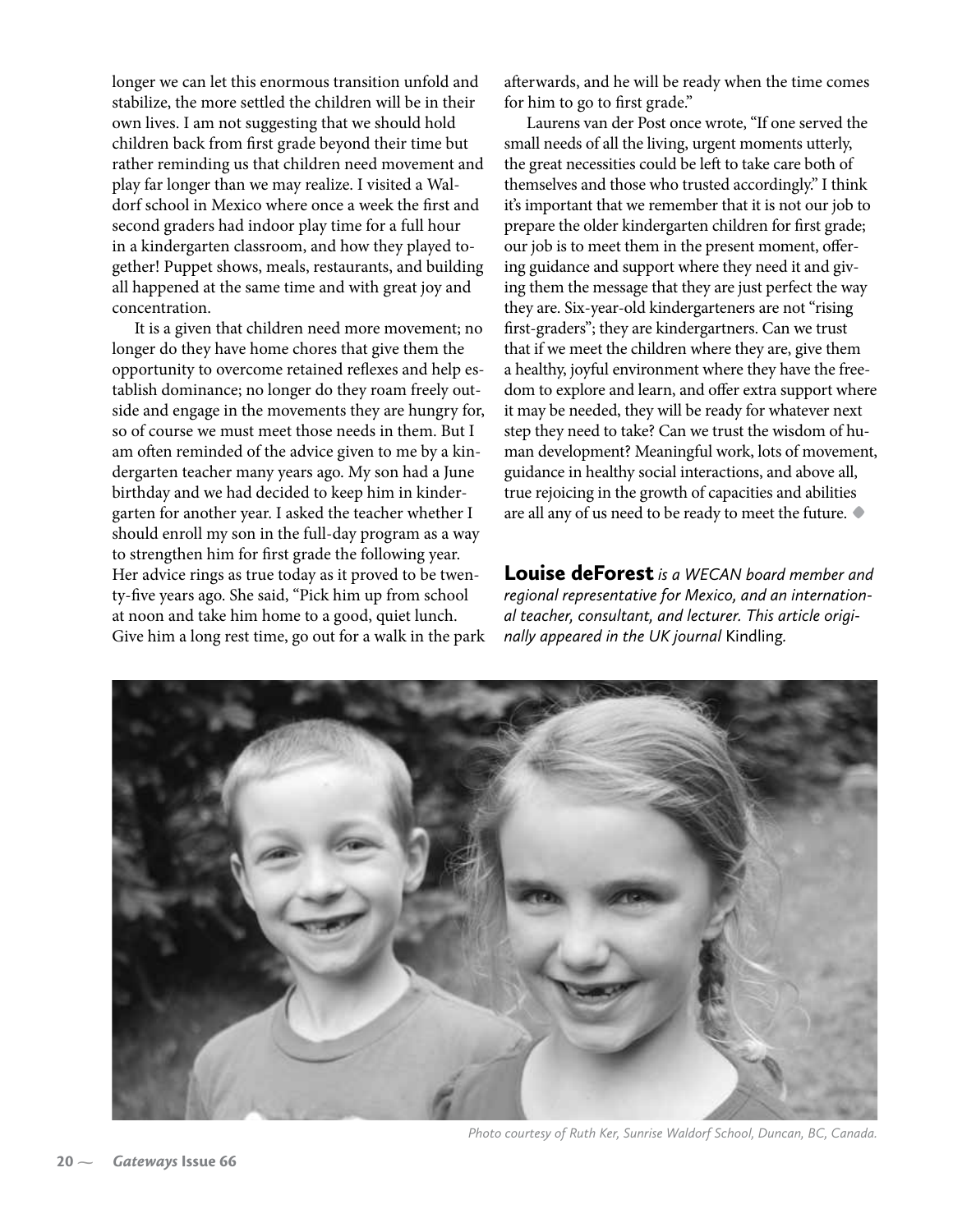# *For the Classroom*

## Nourishing the Sense of Taste

 $\sim$  Laurie Clark

*'To have good taste' is a metaphor that describes a human capacity that can be applied to all areas of life—artistic, philosophical, and practical. It is important that children learn to taste well. Children who have learned to taste nutrients well may also in other situations have a sense for the quality of a situation, because they learned to perceive the 'inner side' of things.*

—Edmond Schoorel, *The First Seven Years*

When the children come into my classroom in the morning, beautiful teapots filled with fruit tea mixed with a little honey are set upon the table. To welcome the children with warmth and sweetness, I open the "tea shop" and am ready for business upon their arrival. "What kind of tea is this, Mrs. Clark?" I am often asked. In response I ask the child what kind of fruit it tastes like. The child often recognizes the taste after several sips and exclaims the name of the fruit with great enthusiasm for all to hear.

Snack time can be of great pedagogical importance. For the young child, to really experience the sense of taste is a kind of preparation for important abilities to develop later. To "have good taste" as an adult means to have fine-tuned judgments in determining the qualities of life. We even use certain "taste terms" as descriptors of people or situations, such as "What a sweet child!" or "She had a sour expression on her face, or "That was a bitter experience." Through the language that we use, we begin to understand that the sense of taste has a deep relationship to the feeling life of the human being.

Taking substances from the earth into our body is an intimate and formative experience. As teachers of young children, we have many opportunities to open up possibilities in the realm of taste for the children in our care. By offering them varied tastes in the foods we serve in the classroom, we are giving them a way to practice expanding their boundaries around food and refining their relationship to the world around them. There are many children in our times that have difficulty with various food textures, having to do with the

sense of touch in their mouth, and have limited their diet to very few foods. Also, there are numerous food allergies and sensitivities to contend with that require our attention in planning our menus. Giving tiny "ant" portions on tiny doll-sized plates to the "texture sensitive" and "food limited" children as encouragement sometimes works.

To entice the children into tasting vegetables on soup day can be a real adventure! The children cut the vegetables to help prepare the soup in teeny, tiny pieces. I add delicious soup cubes and butter to the soup as well as many noodles, putting some of the soup in a separate pan for the dairy-sensitive children. This way, the "noodle children" feel somewhat "at home" eating the soup and are often willing to try it. I use various noodle shapes, often related to various festivals, such as stars for Michaelmas, hearts for Valentines Day and bunnies for Easter. I use the image of "diving" into the soup with our lovely oriental spoons to see what noodle shape awaits us. It can be very exciting! Finding ways to entice the children to bring the earthly gifts of food into the body is a way of enhancing the sense of life, helping them to feel that what the world has to offer is good. It is worth the effort that the teacher gives to this essential part of life.

Offering a full protein each day for snack allows the child to stabilize the blood sugar, which gives mood stability as well. When we only give a carbohydrate, only grain, it is like filling a bathtub up with water but forgetting to put the plug in the drain. Energy flows out quickly, especially if the child has had little or nothing for breakfast. Cheese cut into small sticks that fit into the child's hand easily is one idea if dairy allergies are not present. Seeds and nuts also add protein, as does whole-milk yogurt with oatmeal. Providing the allergic and food-sensitive children with alternate protein foods is essential. Even the birthday cake can be improved with the addition of almond flour for protein.

To make the food flavorful and give it a beautiful presentation is an art that can develop the children's experience of taste. Serving the food with reverence,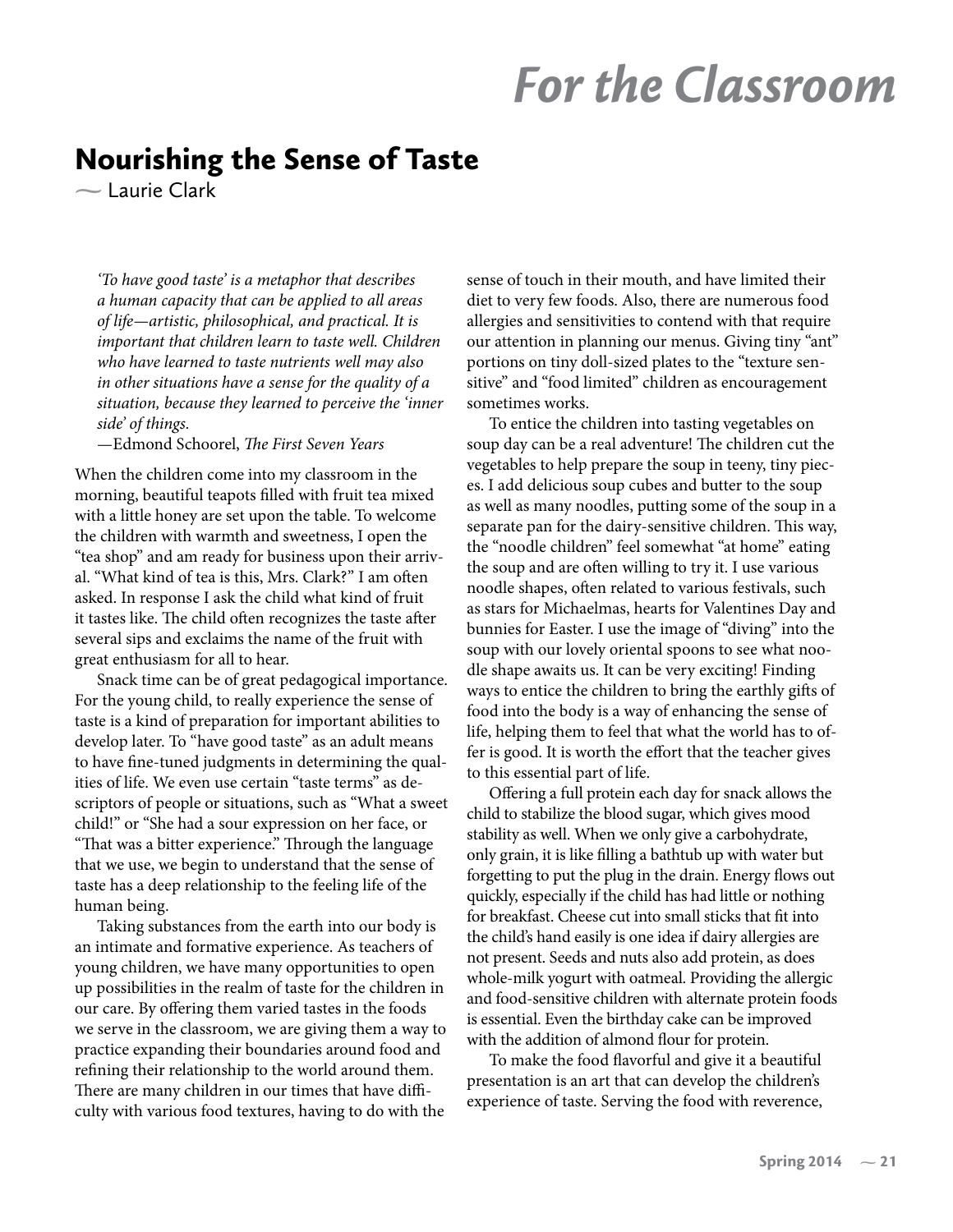saying a verse that offers gratitude, and using beautiful plates with proper child-sized utensils opens the way to a successful snack. Practicing using forks and butter knives to cut pancakes is a wonderful opportunity to develop fine motor skills with the hands.

The sense of smell is interwoven with the sense of taste. When I make pancakes for the children, there are many teachers who come in as the smell permeates the hallway. I always make extra pancakes for the hungry visitors who are pulled into the classroom through the enticing aroma. The children also smell the pancakes cooking and come into the room excited for the delicious pancake day.

Taste and smell are also connected to memory. In the fall we pick the raspberries and make many jars of jam. When we eat it on our pancakes there is often a remark from a child about the day we spent picking (and eating) the raspberries that now are on top of our pancakes making them extra delicious. The food that is served at festivals often holds the heart of the memory of the celebration, and when that particular food is eaten a remembering of the event is stirred.

The following circle about the activity of the honeybees was my first attempt to bring the sense of taste into our movement activities. The honey-bear hides in a basket covered with a silk cloth, and at the very end of the circle the work of the bees with the flowers culminates in a taste experience when a drop of honey is given to each child. A little honey in the tea and a taste of it after creating the life of the honeybee is a lovely experience for the children.

If any children come in sad, I sometimes offer a drop of honey on their finger so that they can have a "sweet" day. This almost always is a cure for the situation and brings a smile.

Rudolf Steiner advises not to give honey to babies, but says this about consuming honey in the prelude to his lectures on bees, given on February 3, 1923:

*At the moment when you eat honey, it creates the proper connection and relationship between the airy and fluid elements in the human being. There is nothing better for a human being than to add a little honey in the right quantity to food* (*Bees*, Anthroposophic Press, 1998, p. 3).

The process of rethinking nutrition and the food we serve the children requires innovation and creativity of the teacher. To bring joy and surprise to the taste buds is a wonderful way to invite the life of the child to integrate in a healthy way within the world. **•**

## A Spring Circle: The Honeybees' Waggle Dance

The honeybees are buzzing their song on this fine day. They are looking for a new home. How will they find

their way? The woodpecker bird is pecking a hole in the tree. This will make a fine home for the bees.

He hears the buzz, buzz, buzzing of the bees' song. He says, "I will peck, peck, peck and help you along." Into the cozy hollow of the tree goes the swarming family of bees.

They buzz, "Thank you, dear woodpecker, for our new home in the tree."

#### **SONG**

 *G D' G G D* Buzz, buzz, zoom zoom zee

 *G G A A B G B A*  We will make a home in the tree

 *G D' G G D* Buzz, buzz, zoom zoom zee

 *D D D' G–G G G*  We will make honey so sweet. *Make buzzing sound*

*Stand on chair. Left hand up, right hand shaped like beak—make pecking motion Crawling under table*

**About the musical notation:** *C, D, E and so on represent middle C and the notes in the octave just above. C´, D´, E´ etc. are notes in the next octave above that. Songs may be sung in a free rhythm, one note per syllable, unless indicated otherwise.*

*Clap lightly in rhythm: Center, center, left-right-left.*

*Encircling gesture with arms*

*Repeat movements of first line*

*Gesture of tasting honey*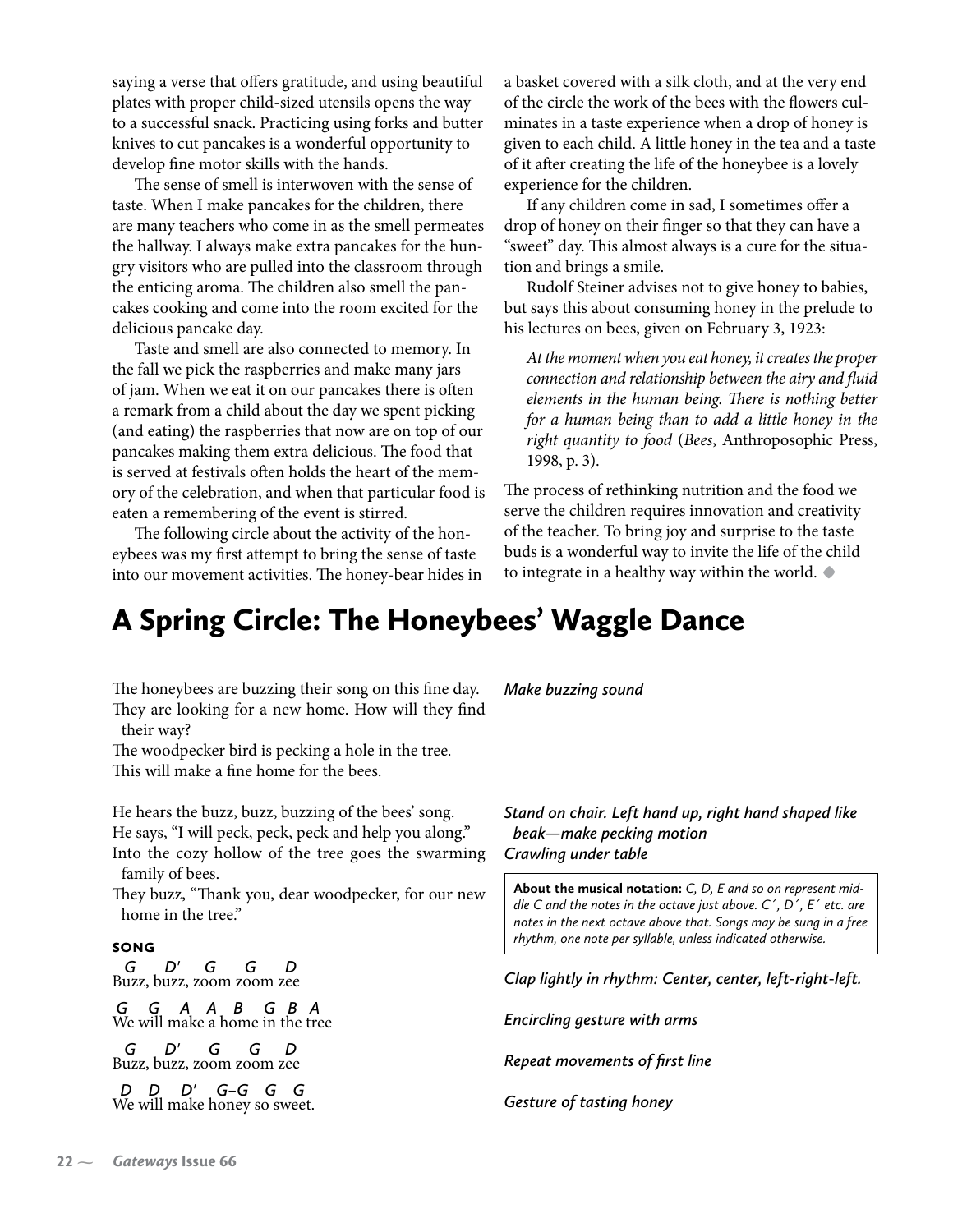| A golden palace of rooms the bees will make for each All reach out and rub each others' backs while sitting<br>other.<br>In the hollow tree they hang on to one another.<br>Each bee holds on to a sister or a brother,<br>As they build their house together. | down in a circle                                                                                                                                          |
|----------------------------------------------------------------------------------------------------------------------------------------------------------------------------------------------------------------------------------------------------------------|-----------------------------------------------------------------------------------------------------------------------------------------------------------|
| Under their tummies the bees have little pockets of wax                                                                                                                                                                                                        | Reach under tummy                                                                                                                                         |
| so fine.<br>They chew the wax, then build with it a room in a                                                                                                                                                                                                  | Hand to mouth, pretend to chew                                                                                                                            |
| wonderful design.<br>They build with their feet, knees, backs, heads, and<br>their wings,                                                                                                                                                                      | Touch ground with designated body parts                                                                                                                   |
| Scraping and smoothing the golden walls of the palace<br>as they buzz and sing:                                                                                                                                                                                |                                                                                                                                                           |
| <b>REPEAT SONG</b>                                                                                                                                                                                                                                             |                                                                                                                                                           |
| Now, the golden palace is the honeycomb where the                                                                                                                                                                                                              |                                                                                                                                                           |
| honey shall be stored,<br>All the way from the roof so high, way down to the floor.<br>In the golden rooms the baby bees will abide.<br>The royal queen bee is the mother to the baby bees;<br>In the golden rooms, they lay side by side.                     | Reach up on toes then down to floor                                                                                                                       |
|                                                                                                                                                                                                                                                                | Gesture of beds side by side                                                                                                                              |
|                                                                                                                                                                                                                                                                | Sing "Rock-a-bye Baby Bees" to the tune of "Rock-a-<br>bye Baby." Rock to rhythm of song by holding knees<br>and rocking onto back, then sitting back up. |
| Then out of the palace the scout bees fly,<br>In bigger and bigger circles they go around outside.<br>They look for flowers in meadows, orchards, and                                                                                                          | Lead a spiral, all holding hands                                                                                                                          |
|                                                                                                                                                                                                                                                                | Children look around room                                                                                                                                 |
| gardens all around,<br>Then bring back to the palace a taste of all that they've<br>found.                                                                                                                                                                     | Children bring back "nectar" to the circle                                                                                                                |
| With their antennae, the family of bees tastes the<br>nectar from the flowers.                                                                                                                                                                                 | <b>Pretend tasting</b>                                                                                                                                    |
| The scout bees have looked for them for hours and<br>hours.                                                                                                                                                                                                    |                                                                                                                                                           |
| The scout bee does the Waggle Dance to show the bees<br>the way to go;<br>She sometimes turns fast and sometimes very slow.                                                                                                                                    | To waggle: feet together, moving sideways, alternate<br>moving toes, then heels in the direction indicated<br>and repeat.                                 |
| The scout bee turns first to the left<br>Waggle and waggle showing the way<br>Waggle and waggle to the right                                                                                                                                                   | Waggle and move to the left, then right.                                                                                                                  |
| The scout bee points to where the flower treasure is<br>glowing in sunlight.                                                                                                                                                                                   | Point with "antennae," indicating direction                                                                                                               |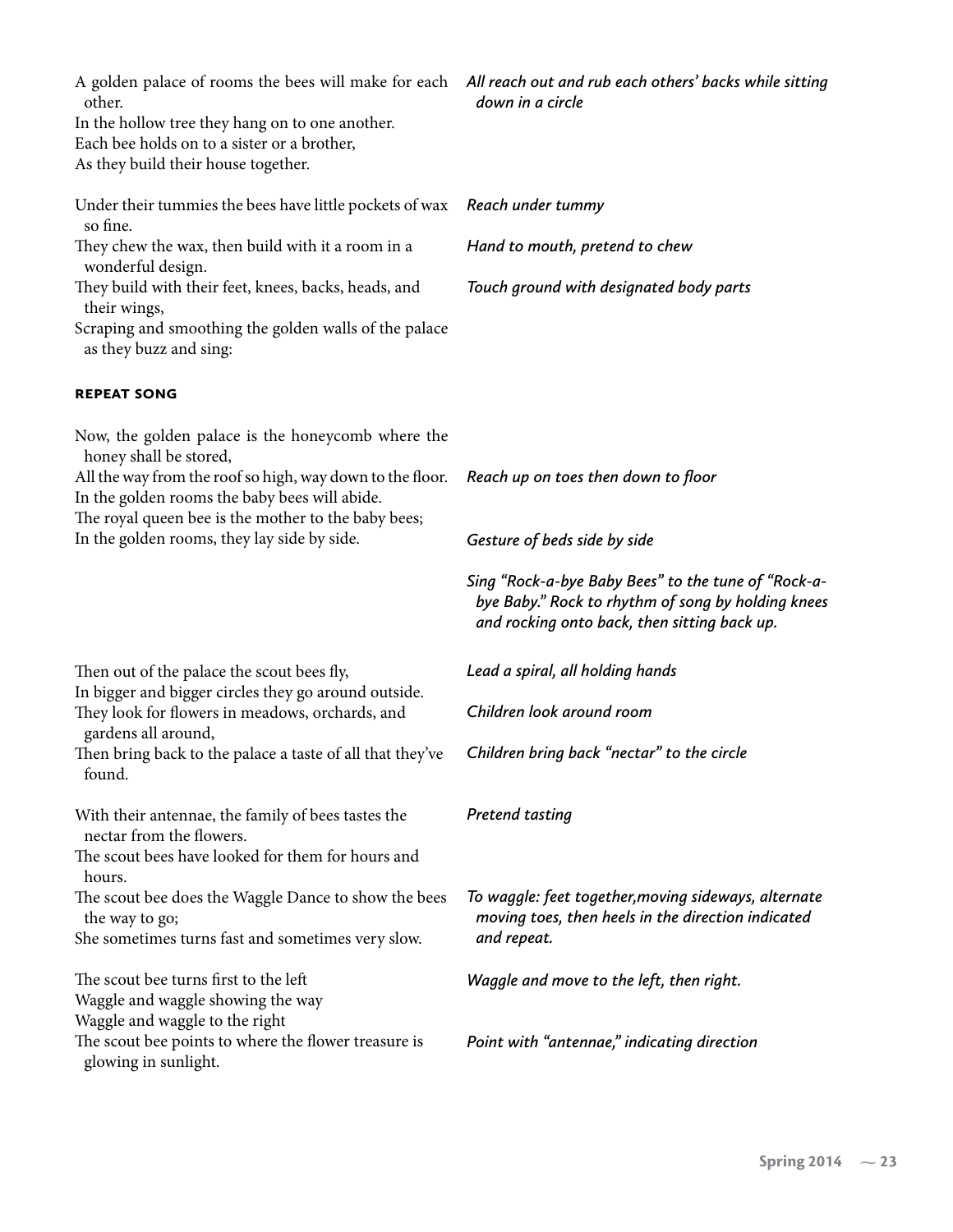The bees each eat a bit of honey so they can travel fast To the place where the flowers are—at last! They suck up the nectar, the juice of the flower. They fill up with nectar for hours and hours.

#### **repeat SONG**

#### Then they roll around and around in the flower bed. They pick up golden pollen dust—it sticks on them from foot to head, Then they put it their pollen baskets that they carry on their legs And share it with other flowers as they fly from place to place. The bees bring back to the golden palace all they have found; A bee line they do make back home to keep it safe and sound. Nectar is made into honey after it arrives. It is stored in the golden rooms in the palace of the beehive. **repeat SONG** *Lie on floor and roll around on back Hands touch from feet up to head Indicate filling baskets on legs Elbows on sides of body, arms out like short wings, fluttering Children in a line following one another, flying back to the hive Flying around room back to hive Gesture of putting honey into rooms*

*Hand to mouth*

*through a straw*

*Hands open like blossom, "sucking" as one would* 

The bee's antennae reach out and touch each other— This is how they talk to their sisters and brothers. Then they eat pollen bee bread and sweet nectar tea. Here is some for you and some for me.

We say "Thank you, dear bees, for all the work that you do,

For the beeswax we play with, and beeswax candles that shine, too,

For the gift of your honey that we put into our tea, So sweet and good, for you and for me."

Now we shall lie down to rest After our adventure with the honeybees. It has been one of the very, very best.

*Point to others, then self*

*Arms above head, children gently touch one another*

*Gesture of eating and drinking*

*Give each child a taste of honey on their pointer finger*

*Lie down to rest with glockenspiel or lyre*

#### Note

*This circle was inspired by a story in Arthur Auer's book,* Learning About the World Through Modeling *(AWSNA, 2001).*

Laurie Clark *has been a Waldorf kindergarten teacher for over 30 years and currently works at the Denver Waldorf School.*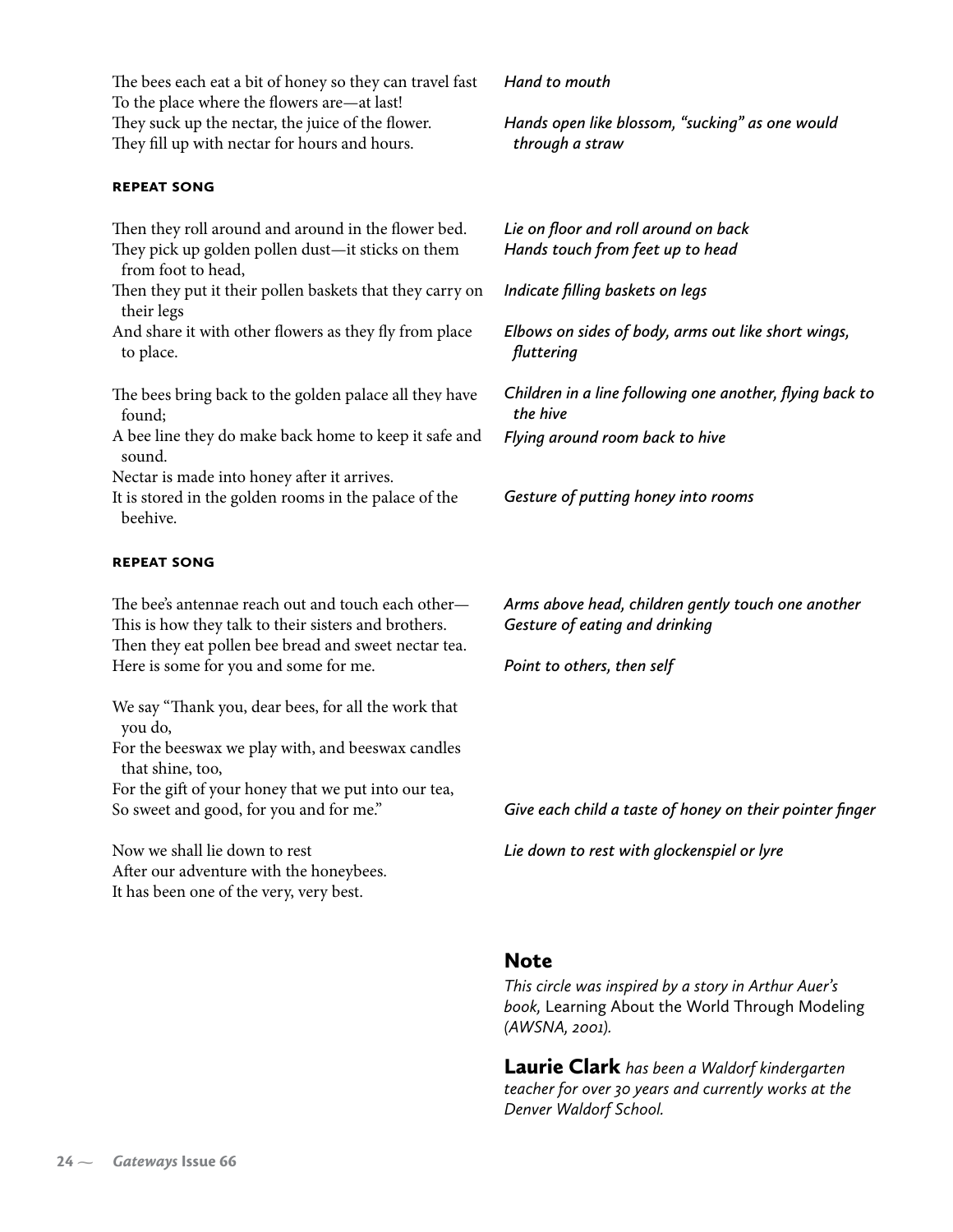## $\mathbf g$ Jump Rope Song

 $\sim$  Ilian Willwerth

*This song comes from the new WECAN book,* Merrily We Sing: Original Songs in the Mood of the Fifth.

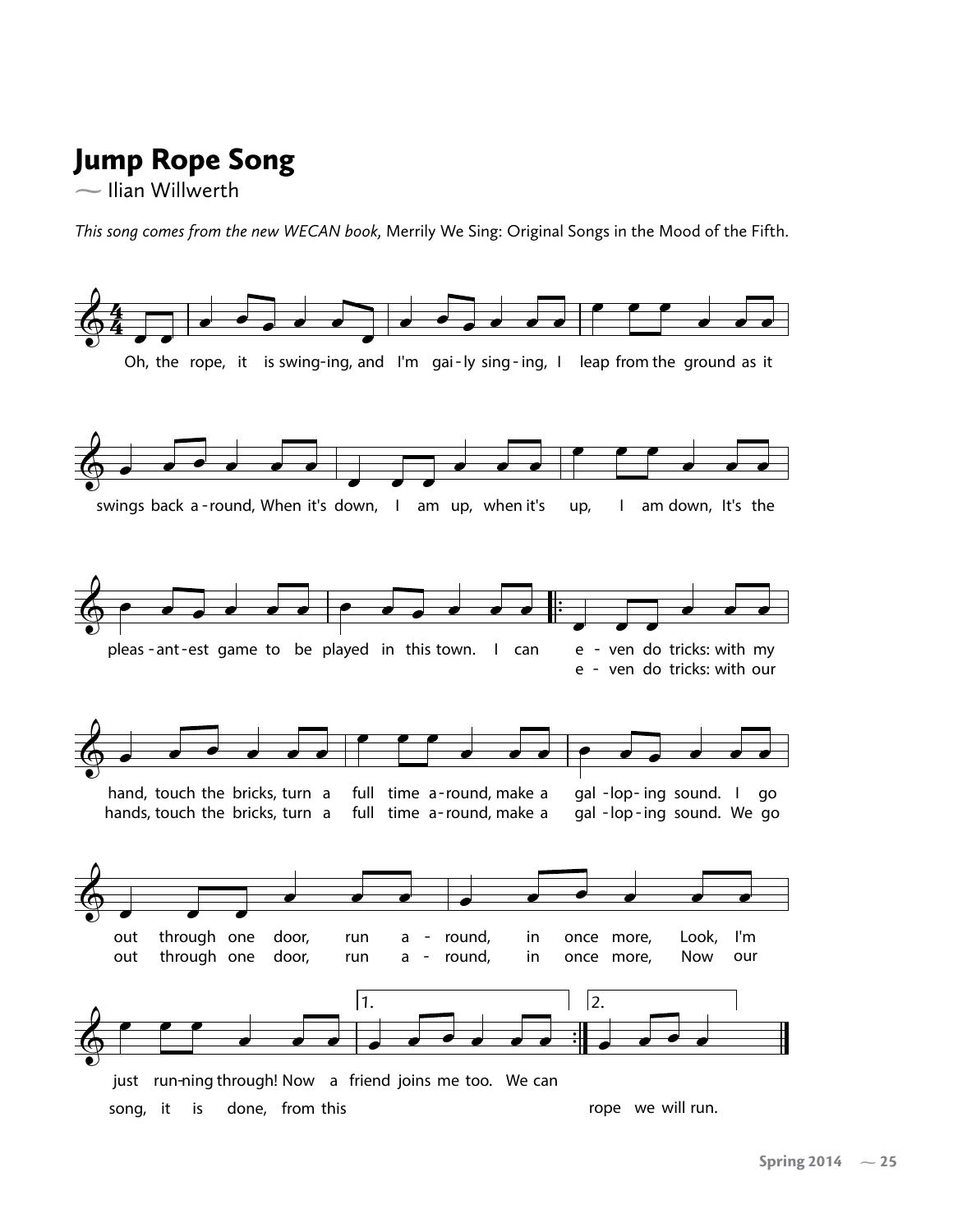# *Transitions*

## Tribute to Monica Grudin

Wendy Weinrich

*Monica worked at Mountain Laurel Waldorf School in New Paltz, New York for over twenty years. Besides working primarily in the kindergarten she also worked for a time with the handwork teachers in the grades and was the games teacher for a year or two after she finished her Spacial Dynamics training. She crossed the threshold on Michaelmas, Sept 29, 2013 at 6 pm. She was 58 years old. She left two daughters, one grandson, and her life partner, and hundreds of children and families that were touched by her light and love.* 

Monica was a bit like her overflowing closet, so full of projects and small delights. I often wondered how she knew just where to find the right thing to add to her nature table or to use to decorate her room. She was at heart, a true sanguine and her quiet sunny smile lit up the room. As a colleague she never was one to judge others but supported us actively as we struggled together with challenging children or school policies. In addition to being my colleague and friend for these many years, she was also my own children's kindergarten teacher and thereby my teacher as well. I learned so much from her, simple things like taking midday walks along the rail trail, having a quiet cup of tea, and making the perfect birthday gift for a child in her class.

This summer as Monica lay in a rehab bed, there was one particular story that captured her imagination. *The Little Troll*, written by Thomas Berger, is a story about becoming a human being through acts of kindness. It is also a story that acknowledges the wild, untamed self that is within each of us, and about how that "less than human" side can get in the way of creating harmonious work and community. In her bed Monica wrote and



spoke about her elaborate plans to produce this story as more than just a puppet play. She wanted to use the whole room as a set and have community members embody specific characters at various times during the telling of the story. Perhaps Monica's work with this story was her way of creating a healing stream around her beloved school community.

Monica's luminous inner light and devoted life forces continued to shine throughout her last days. Although she did not outwardly acknowledge that she was dying, just a week before she died, Monica warmed up to the idea of going home from the rehab, of resting instead of trying to get stronger. It turned out that she didn't get home until after she crossed over the threshold. Now I call on her from the spiritual world to remind me how to travel the path of becoming a human being, just like the Little Troll. She taught me so much in the nearly twenty years that I knew her and in her grace-filled dying, she taught me about the duality which we call life and death.

This Michaelmas Day, my dear friend Monica crossed over the threshold. She had been unconscious for five days after more then six years of dancing with cancer. The expansion that we all felt in the moment of crossing was only comparable to what I have experienced witnessing a child being born. Like a midwife, a friend stood with her hand on Monica's head softly singing. Then, as her husband, four friends, and I stood in a circle surrounding and surrounded by love, Monica joined the singing. Beautiful notes sounded on every exhale of her final labored breaths, letting go slowly, bit by bit. The room became very, very still and we were all called to witness this most astonishing and intimate experience called death.

She lived her life fully and engaged in the difficult questions that life poses, questions of love, family and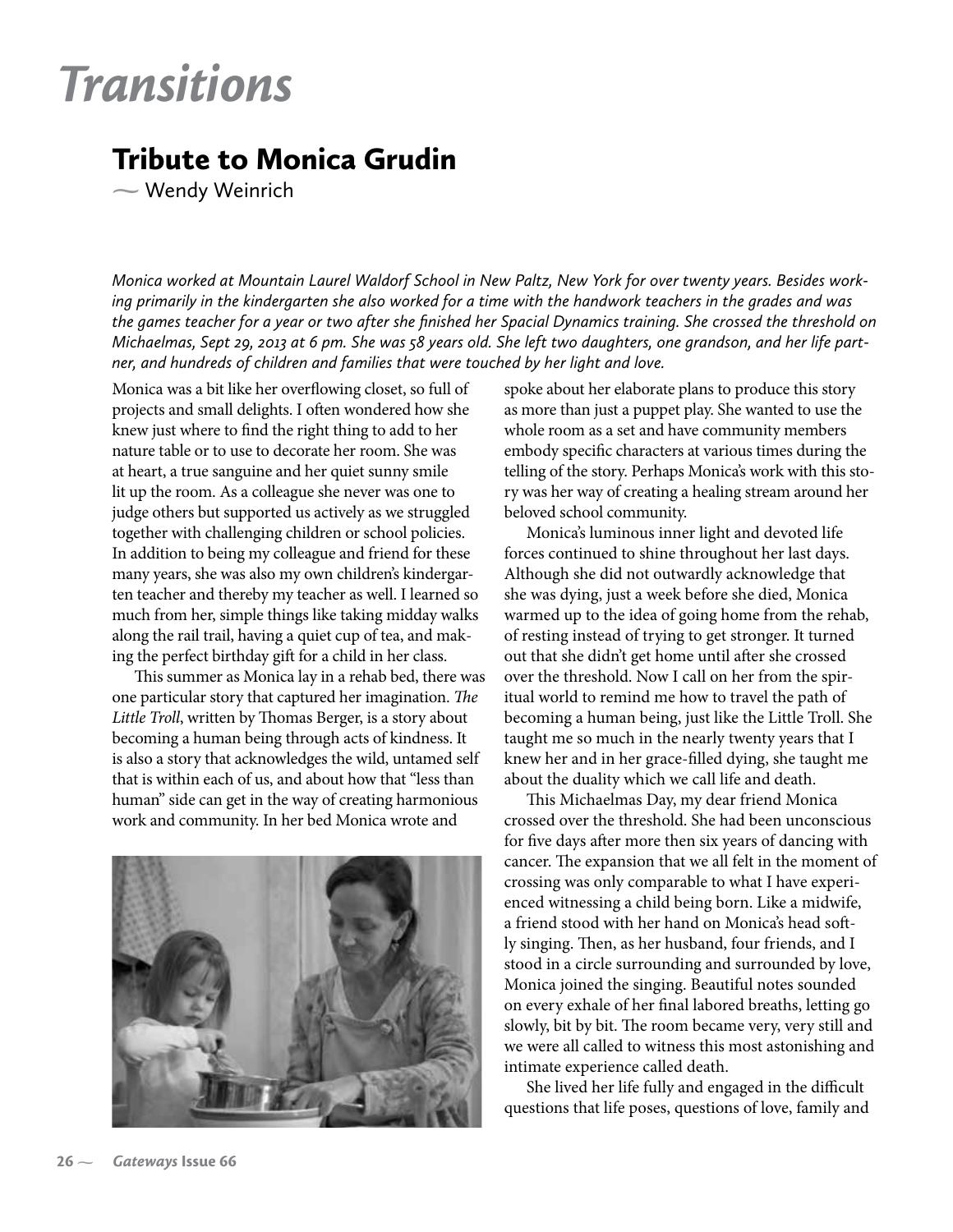place in the world. She dedicated her life to the school with which she felt a deep karmic connection. Monica touched the lives of hundreds of children as well as their parents. She will help me be a better teacher now, a better human being. When I call on my angel and the children's angels I will also call on her to guide me from her place in the spiritual world.

My friend is dead, her body is still on this earth, and it lies just over there in the corner. But she is already on a journey that I can't even imagine. My body is full of life, my senses are keen and I am easier with others. I sit in the sun and feed almonds to the children. I sing a blessing and weep a prayer. I embrace each friend I have still standing here on earth—standing, breathing, dancing; through this thing we call life. She once said that there really is no difference between life and death.

I miss you, Monica. Thank you for being a part of my life. **•**

**FROM A FORMER STUDENT, AGED 12***— Dear Mrs. Grudin, Have an amazing journey. You will be a star. Love Always.*

 $\overline{\phantom{0}}$ 

*There was a leaf The leaf fell to the ground Silvery snow covered the leaf The sun shined, the snow melted Where the leaf had been There was a beautiful flower*

## *Book Review*

#### The Mood of the Fifth: A Musical Approach to Early Childhood edited by Nancy Foster (WECAN, 2013)



This collection of articles is well up to the standard of previous WECAN publications and fills a gap that needed filling. It is helpful to hear about the mood of the fifth from many different people. It is a deep topic and approaching it from many different angles gradually builds an understanding. A compilation like this is ideal.

The subtitle says it all. It is about "a musical approach to childhood" because "the mood of the fifth is not limited to musical experience as such but characterises the entire atmosphere that should prevail around young children so that they are immersed in the qualities of this musical mood" (p. 20). It has a therapeutic role that is increasingly necessary as the modern world grows less and less friendly towards young children. Mood-of-the-fifth music, as Jennifer Floyd Aulie writes in the first article, "seems to reach

out and enfold the children in a protective sheath which has a quality of stillness and peace, although the children themselves may be active within it" (p.2).

The mood of the fifth enfolds the children, but for adults, as Nancy Foster writes of her own first meeting with it in the introduction, it can be an experience outside our comfort zone. The first of the book's three sections is intended to help us with that. Seven authors, (including me) explain, each in her own way, what the mood of the fifth is. Without some musical expertise or knowledge, a reader might get lost in any one of these articles, but read them all, and even if you don't understand some of the technicalities, the mood, the all-important mood of the fifth, will start to grow in you. It is subtle, and that is why it is so helpful to have this spectrum of approaches. As Eleanor Winship writes, "It takes a quiet, meditative approach to begin to enter the mystery of the child's world. Mood-of-thefifth songs, in their quiet and subtle ways, open a door into this world" (p.8).

The second section gives us "deeper insights." Dyanne Harshman refers to Rudolf Steiner's lecture series, *The Inner Nature of Music and the Experience of Tone*, with its insights into the evolution of human consciousness through music. In a way, Steiner says,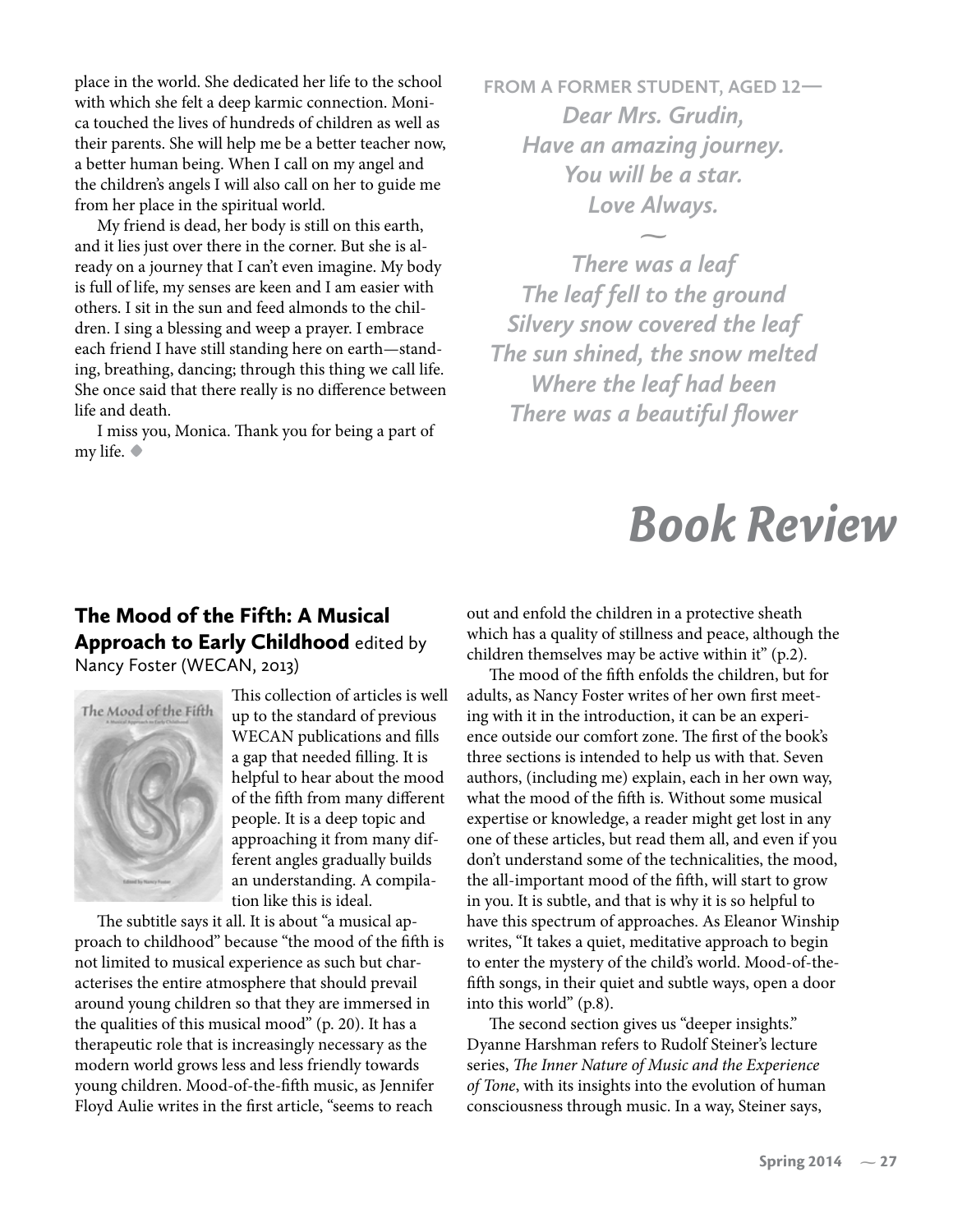we are music. This culminates in the quote, occurring frequently in this book, that the young child "dwells in moods of fifths."

Lisa Gromicko returns to dream consciousness again—how the child has to "coexist between heaven and earth" and goes on to explain how mood of the fifth supports this, a theme which others return to. She discusses briefly the A432 tuning and makes an interesting citation of Rudolf Steiner's connection between the child's musical education and the development of courage in later life. "Proper introduction to the musical element is fundamental for a human being to overcome any hindrance that impedes, later in life, a sound development of a will permeated with courage."

In her article, "The Mystery of the Mood of the Fifth," Andrea Lyman explains why we use the mood of the fifth, centring on the "sun tone" A, as a refinement of the pentatonic scale. She makes the important point that it is a mood of soul, not a scale. This is emphasised by Sheila Phelps Johns's wonderful statement that, "If love is a verb, then surely music is an adverb! Music is actually a way of living. We can speak musically, think musically and move musically" (p.69). We are given an overview of the mood of the fifth within the whole Waldorf music curriculum by Christoph-Andreas Lindenberg before the last author in this section, Jana Hawley, gives a corresponding overview of human musical evolution and emphasises the balanced nature of the interval of the fifth.

The final section of the book goes behind the technical picture. Now that we have had a chance to grasp this "mood of soul," we look more generally at the

musical experience and musical needs of the young child through the themes of "singing, sounding, and listening." Carol Kelly writes about the need for the child to experience pure cosmic music. "For the young child, still at one with his environment and lacking self-consciousness, music should be played or sung with an awareness of its spiritual origins" (p.105). Sheila Phelps Johns writes about the need to protect and heal hearing in early childhood and beyond, distinguishing the physical activity of hearing and the soul activity of listening. The lyre holds its significant place because it is "one of the most valuable tools that can be used with children or adults." (p.110). I found a striking statement by Karen Lonsky in her article about the importance of singing: "Today, most people seldom or never sing" (p114). This reminds us of the importance of working with parents and reinforces the theme that "little children still have one foot in heaven and one on earth" (p.115). Following contributions by other authors including Nancy Foster, Estelle Bryer and Sally Schweizer, Micheal Deason-Barrow rounds off the whole book with his deep musical knowledge. I was most struck by his appeal for voices of "awe and wonder" and for his remark that we hear better when we smile!

I shall be re-reading this book myself to re-enliven the mood of the fifth in me, and recommending it to students and the practitioners that I meet. I hope that this marvelous collection of articles will find a place on every kindergarten bookshelf for the grown-ups.

*—Jill Taplin*

 *Reprinted with kind permission from* Kindling